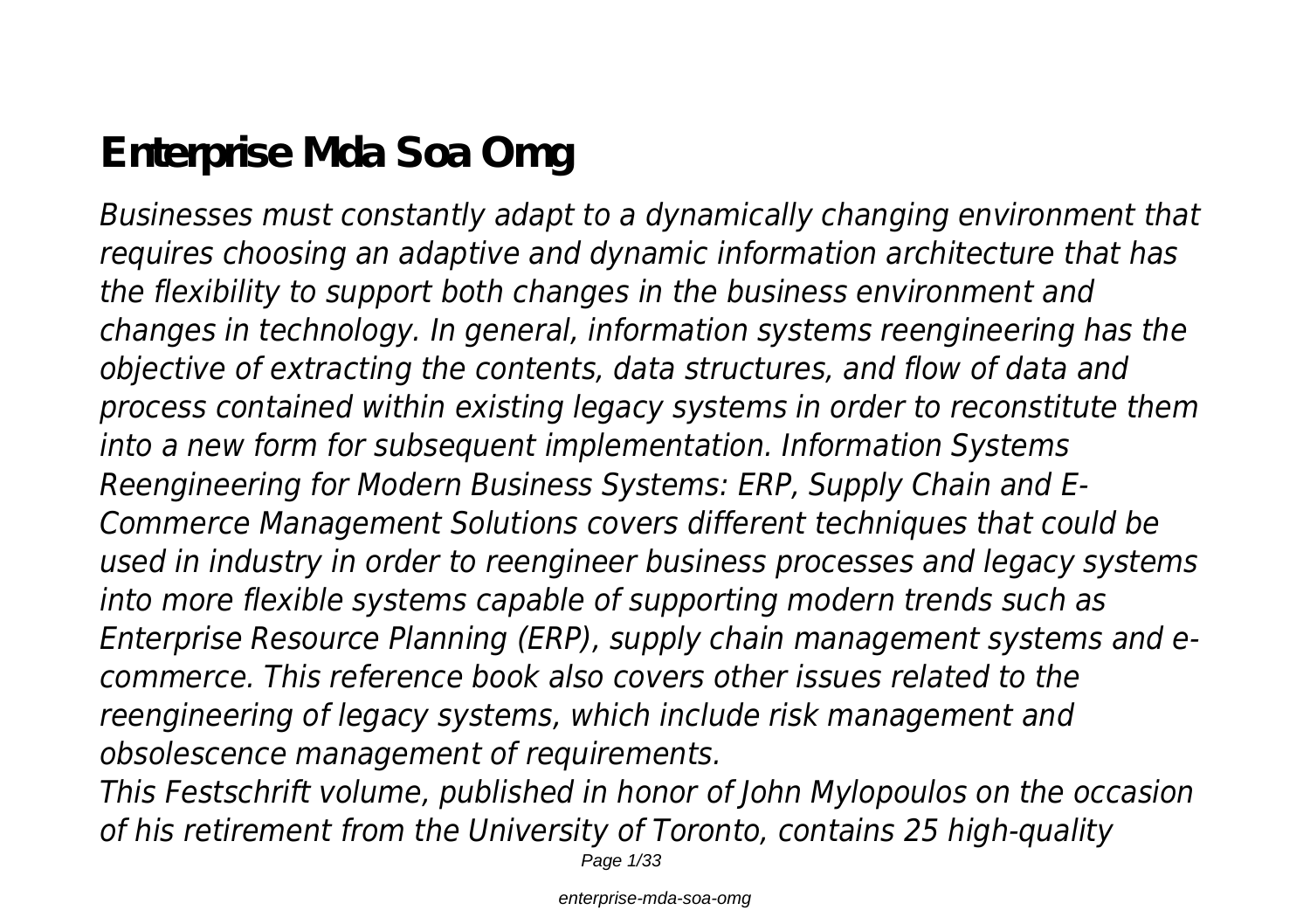## *papers, written by leading scientists in the field of conceptual modeling. The volume has been divided into six sections. The first section focuses on the foundations of conceptual modeling and contains material on ontologies and*

*knowledge representation. The four sections on software and requirements engineering, information systems, information integration, and web and services, represent the chief current application domains of conceptual modeling. Finally, the section on implementations concentrates on projects that build tools to support conceptual modeling. With its in-depth coverage of diverse topics, this book could be a useful companion to a course on conceptual modeling.*

*The task of structuring information on built environment has presented challenges to the research community, software developers and the industry for the last 20 years. Recent work has taken advantage of Web and industry standards such as XML, OWL, IFC and STEP. Another important technology for the fragmented AEC industry is digital communication. Wired or wireless, it brings together architects, engineers and construction site workers, enabling them to exchange information, communicate and work together. Virtual enterprise organization structures, involving mobile teams over distance, are highly compatible with the needs of the construction industry.*

Page 2/33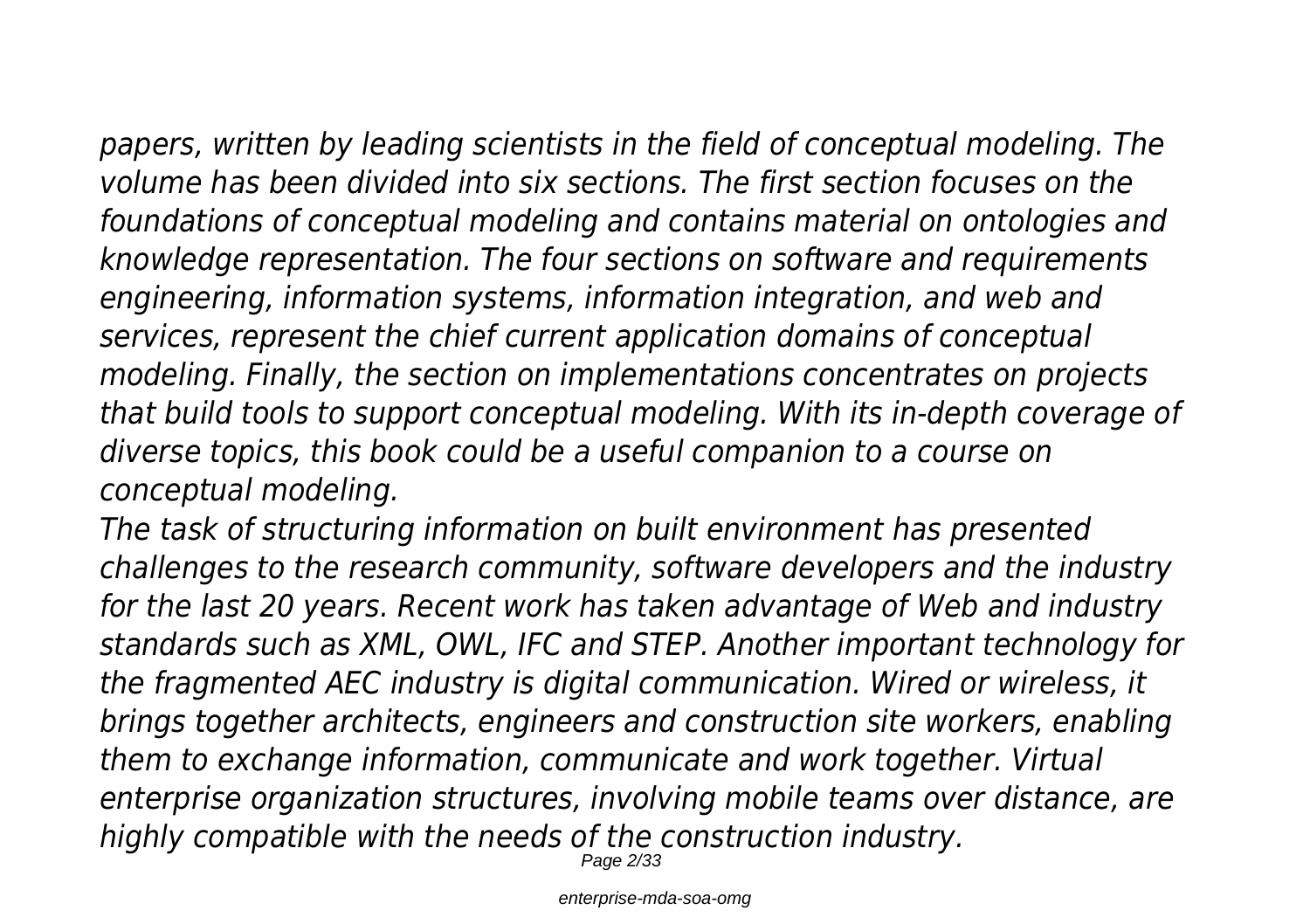*Within the framework of the Sixth I-ESA International Conference, supported by the INTEROP VLab (International Virtual Laboratory on Enterprise Interoperability, http://www.interop-vlab.eu), three workshops and a Doctoral Symposium have been organized in order to strengthen some key topics related to interoperability for enterprise applications and software. The workshops were selected to complement the conference topics, leaving more time to researchers for brainstorming and then coming up, at the end of the workshops, with new research directions for the future. The goal of the workshop "Standards – a Foundation for Interoperability" is to increase awareness and understanding of interoperability standards as a fundamental need. The workshop "Use of MDI/SOA Concepts in Industry" promotes the application of MDI (Model-Driven Interoperability) combined with SOA (Services Oriented Architecture) and the associated technology (BPM, Enterprise Modeling, ontology, mediation, model transformation, etc.) in industry. The workshop on "Dynamic Management across Interoperating Enterprises" investigates the need for enhancements to current business management systems and processes to address the needs of global trading across enterprises utilizing the new service-oriented Internet. Finally, the Doctoral Symposium has given the opportunity for students involved in the preparation* Page 3/33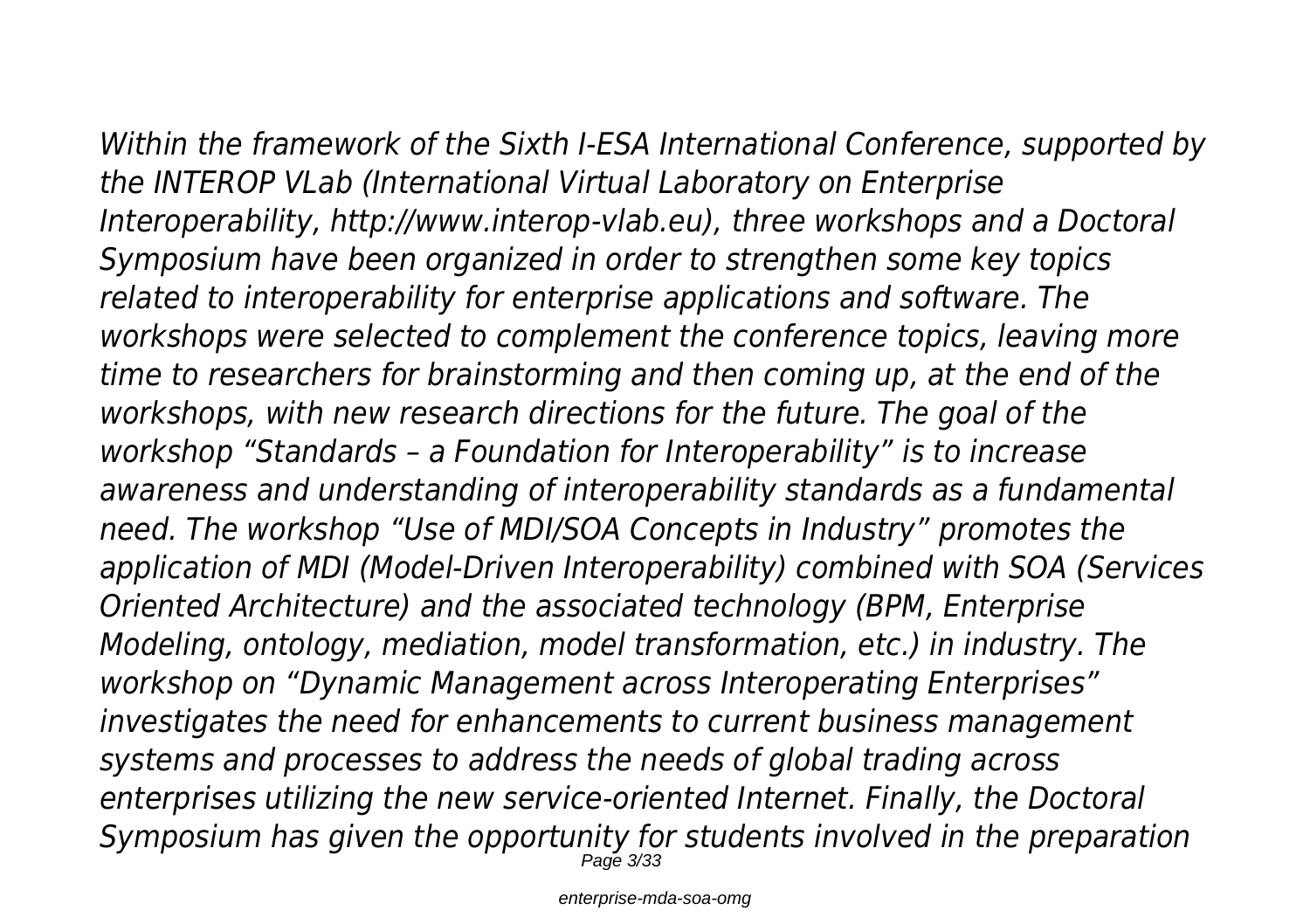*of their PhDs in this emerging area to present and discuss their research issues and ideas with senior researchers.*

*Architecture of Interoperable Information Systems*

*E-Government Strategies and Advancements*

*Interoperability for Agility, Resilience and Plasticity of Collaborations Advances in Computing and Communications, Part I*

*Handbook of Research on Architectural Trends in Service-Driven Computing First International Conference, ICSOFT 2006, Setúbal, Portugal, September 11-14, 2006, Revised Selected Papers*

*Uncovering Essential Software Artifacts through Business Process Archeology* The four-volume set LNCS 3991-3994 constitutes the refereed proceedings of the 6th International Conference on Computational Science, ICCS 2006, held in Reading, UK, in May 2006. The main conference and its 32 topical workshops attracted over 1400 submissions. The 98 revised full papers and 29 revised poster papers of the main track presented together with 500 accepted workshop papers were carefully reviewed and selected for inclusion in the four volumes. The papers span the whole range of computational science, with focus on the following major themes: tackling grand challenges problems; modelling and simulations of complex systems; scalable algorithms and tools and environments for computational science. Of particular interest were the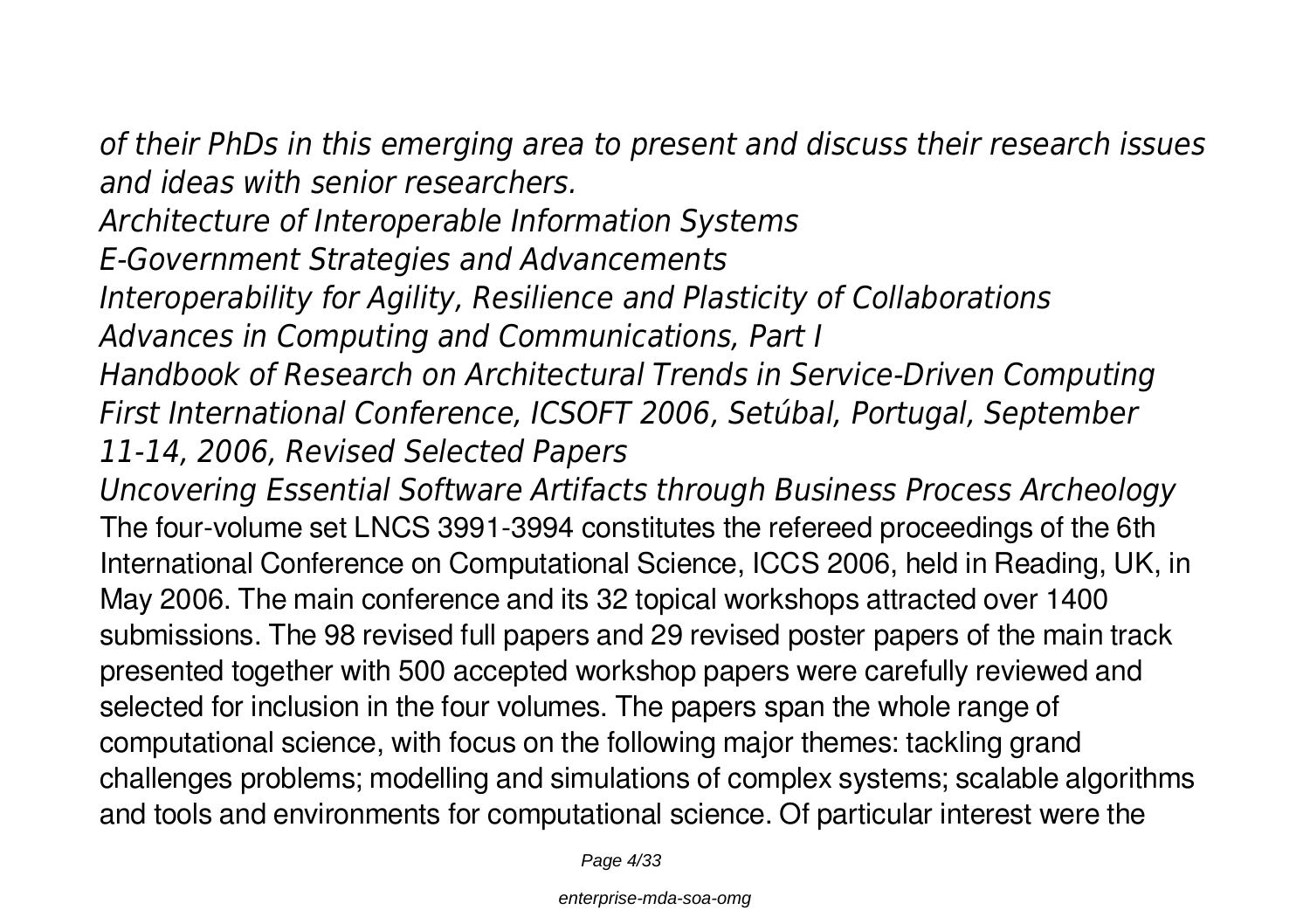following major recent developments in novel methods and modelling of complex systems for diverse areas of science, scalable scientific algorithms, advanced software tools, computational grids, advanced numerical methods, and novel application areas where the above novel models, algorithms and tools can be efficiently applied such as physical systems, computational and systems biology, environmental systems, finance, and others. Learn to apply the significant promise of SOA to overcome the formidable challenges of distributed enterprise development.

Collaborative Networks for a Sustainable World Aiming to reach a sustainable world calls for a wider collaboration among multiple stakeholders from different origins, as the changes needed for sustainability exceed the capacity and capability of any individual actor. In recent years there has been a growing awareness both in the political sphere and in civil society including the bu- ness sectors, on the importance of sustainability. Therefore, this is an important and timely research issue, not only in terms of systems design but also as an effort to b- row and integrate contributions from different disciplines when designing and/or g- erning those systems. The discipline of collaborative networks especially, which has already emerged in many application sectors, shall play a key role in the implemen- tion of effective sustainability strategies. PRO-VE 2010 focused on sharing knowledge and experiences as well as identi- ing directions for further research and development in this area. The conference - dressed models, infrastructures, support tools, and governance principles developed for collaborative networks, as important resources

Page 5/33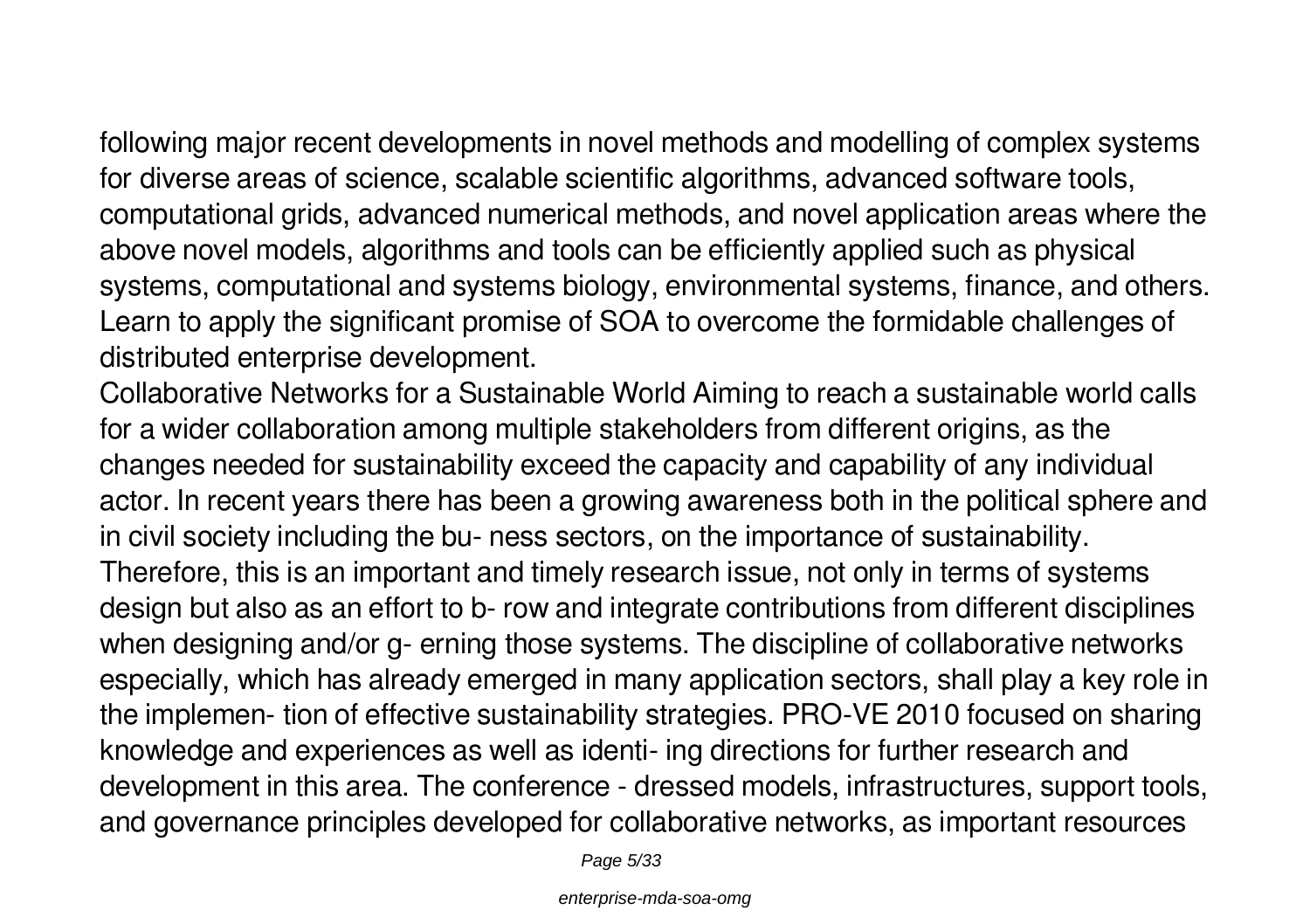to support multi-stakeholder s- tainable developments. Furthermore, the challenges of this theme open new research directions for CNs. PRO-VE 2010 held in St.

Smart mobile systems, smart textiles, smart implants and sensor controlled medical devices are among the recent developments which have become important enablers for telemedicine and next-generation health services. Social media and gamification have added yet another dimension to Personalized Health (pHealth). This book presents the proceedings of pHealth 2015, the 12th International Conference on Wearable Micro and Nano Technologies for Personalized Health, held in Västerås, Sweden, in June 2015. The conference addressed mobile technologies, knowledge-driven applications and computerassisted decision support, as well as apps designed to support the elderly and those with chronic conditions in their daily lives. The 23 conference papers, three keynotes and two specially invited contributions included here address the fundamental scientific and methodological challenges of adaptive, autonomous and intelligent pHealth approaches. Participants at this truly interdisciplinary conference included representatives from all relevant stakeholder communities, and the topics covered will be of interest to all those whose work involves improving the quality of medical services, optimizing industrial competitiveness and managing healthcare costs.

Process-Centric Architecture for Enterprise Software Systems

The Future of Product Development

Handbook of Research on E-Services in the Public Sector: E-Government Strategies and

Page 6/33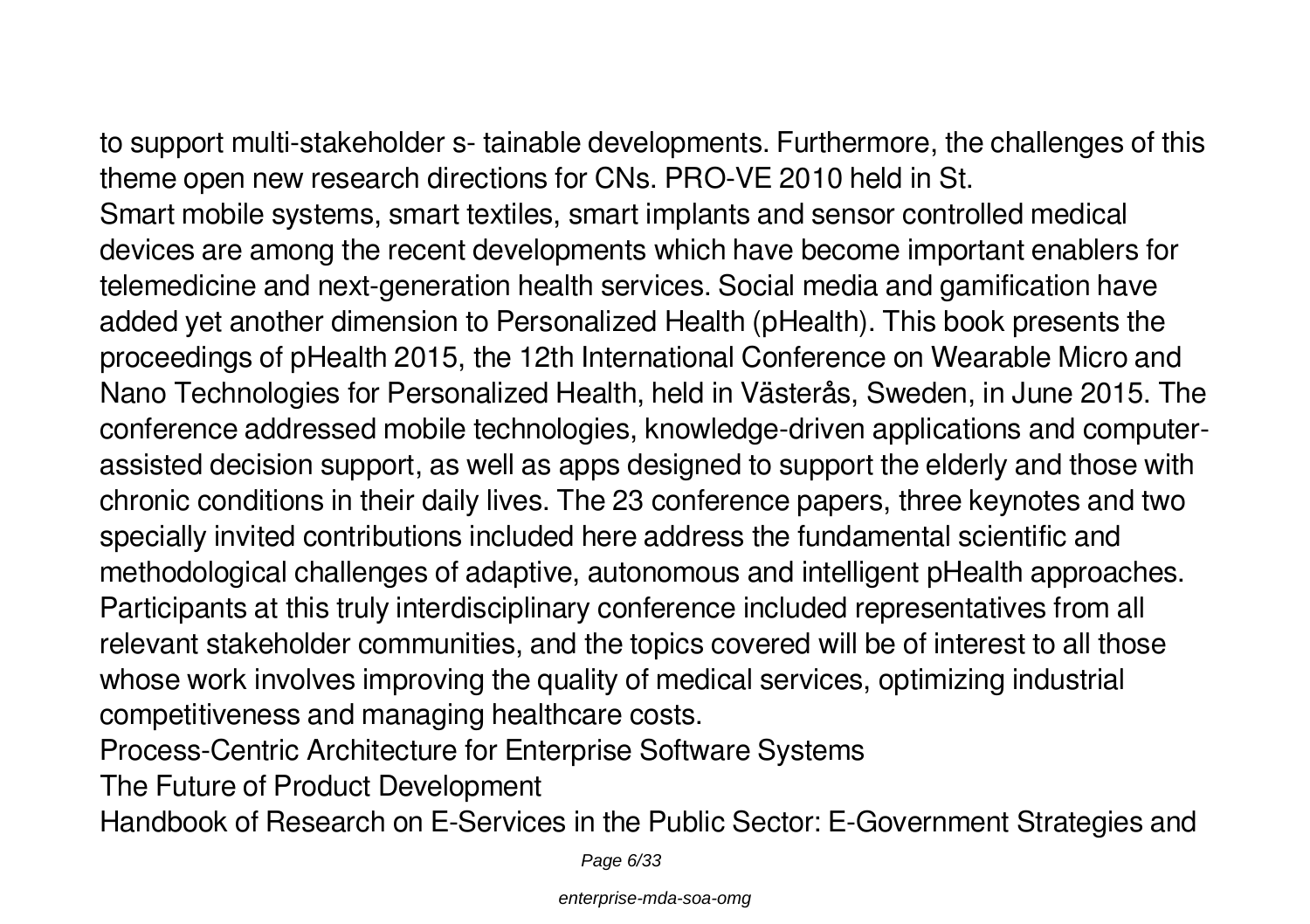Advancements

23rd International Conference, CAiSE 2011, London, UK, June 20-24, 2011, Proceedings CSA 2011 & WCC 2011 Proceedings Service-Oriented Computing. ICSOC/ServiceWave 2009 Workshops E-Technologies: Transformation in a Connected World **In 2007 INTEROP-VLab defined Enterprise Interoperability as "the ability of an enterprise system or application to interact with others at a low cost with a flexible approach". Enterprise Interoperability VI brings together a peer reviewed selection of over 40 papers, ranging from academic research through case studies to industrial and administrative experience of interoperability. It shows how, in a scenario of globalised markets, the capacity to cooperate with other firms efficiently becomes essential in order to remain in the market in an economically, socially and environmentally cost-effective manner, and that the most innovative enterprises are beginning to redesign their business model to become interoperable. This goal of interoperability is vital, not only from the perspective of the individual enterprise but also in the new business structures that are now emerging, such as supply chains, virtual enterprises, interconnected organisations or extended enterprises, as well as in mergers and acquisitions. Establishing efficient and relevant**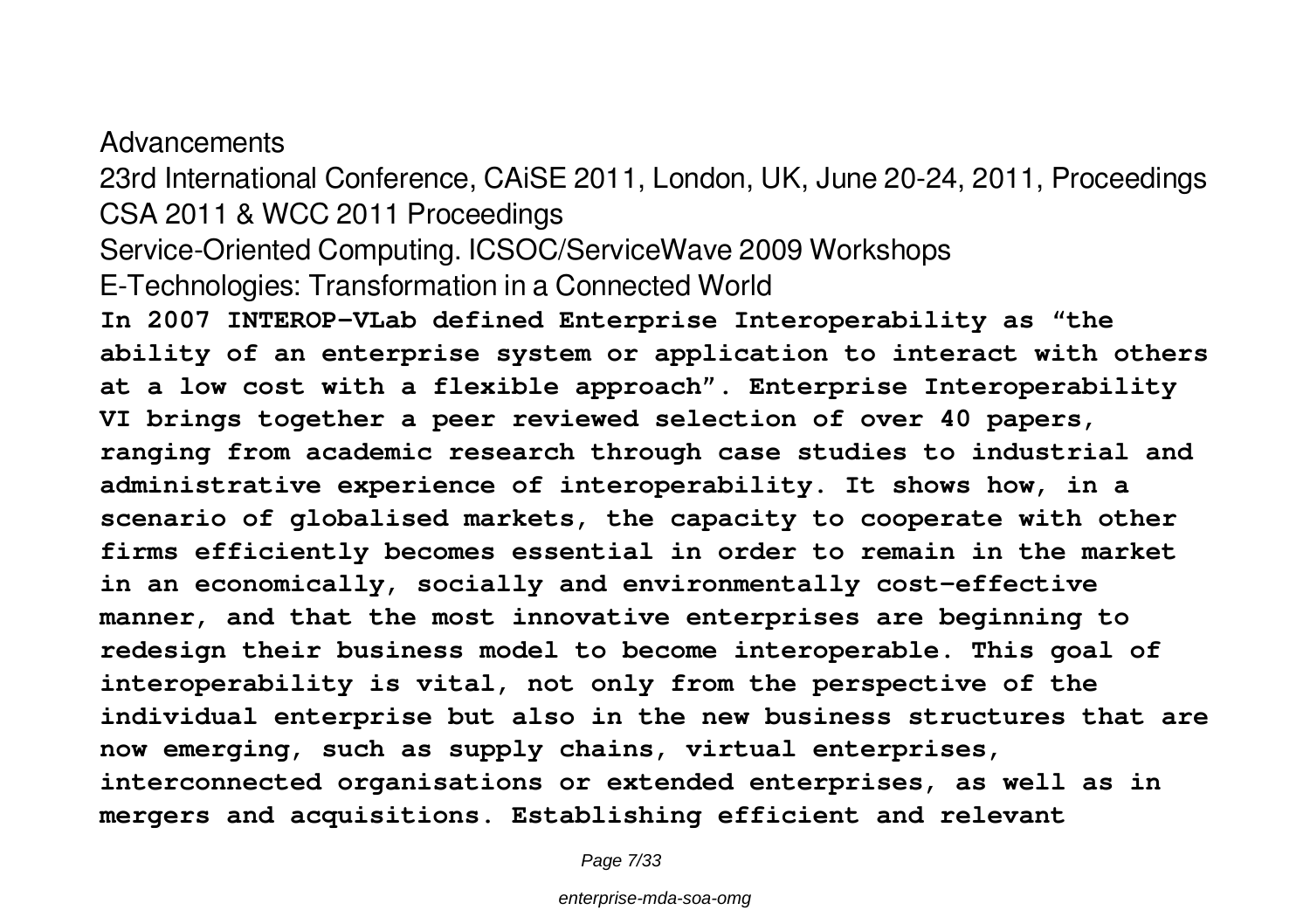**collaborative situations requires managing interoperability from a dynamic perspective: a relevant and efficient collaboration of organizations might require adaptation to remain in line with potentially changing objectives, evolving resources, and unexpected events, for example. Many of the papers contained in this, the seventh volume of Proceedings of the I-ESA Conferences have examples and illustrations calculated to deepen understanding and generate new ideas. The I-ESA'14 Conference is jointly organised by Ecole des Mines Albi-Carmaux, on behalf of PGSO, and the European Virtual Laboratory for Enterprise Interoperability (INTEROP-VLab) and supported by the International Federation for Information Processing (IFIP). A concise reference to the state of the art in systems interoperability, Enterprise Interoperability VI will be of great value to engineers and computer scientists working in manufacturing and other process industries and to software engineers and electronic and manufacturing engineers working in the academic environment. As organizations, businesses, and other institutions work to move**

**forward during a new era of ubiquitous modern technology, new computing and technology implementation strategies are necessary to harness the shared knowledge of individuals to advance their organizations as a whole. Intelligent and Knowledge-Based Computing for Business and Organizational Advancements examines the emerging**

Page 8/33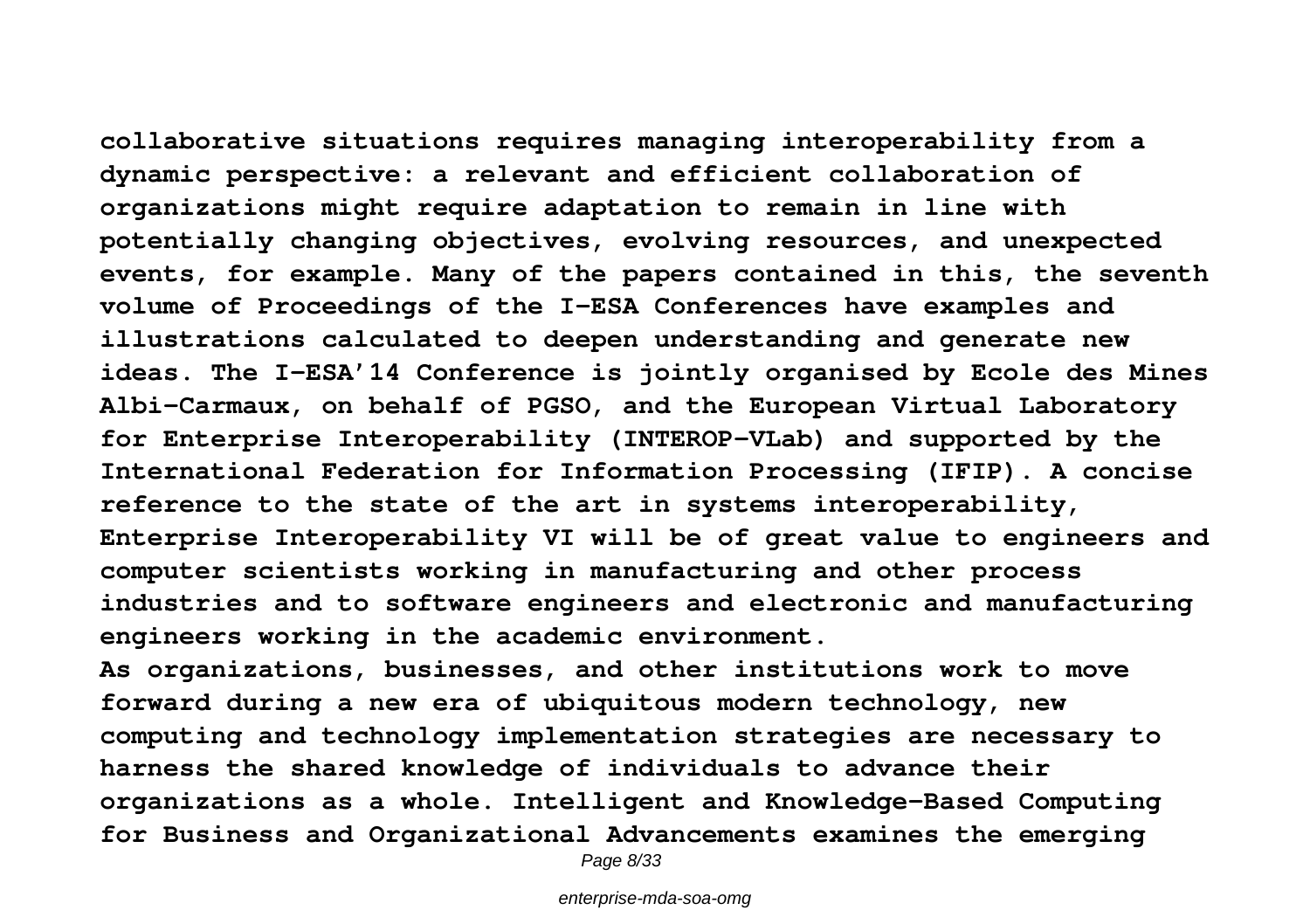**computing paradigm of Collective Intelligence (CI). The global contributions contained in this publication will prove to be essential to both researchers and practitioners in the computer and information science communities as these populations move toward a new period of fully technology-integrated business.**

**"This book focuses on providing readers a comprehensive understanding of the development cycle of enterprise service computing. Covered topics range from concept development, system design, modeling, and development technologies, to final deployment. Both theoretical research results and practical applications are provided"--Provided by publisher.**

**This volume presents the revised and peer reviewed contributions of the 'ERP Future 2013' conference held in Vienna/Austria on November 12-13th, 2013. The ERP Future 2013 Research conference is a scientific platform for research on enterprise information systems in general and specifically on core topics like business process management (BPM), business intelligence (BI) and enterprise resource planning (ERP) systems. Besides the scientific community the event also addresses businesses developing, implementing and intensively using enterprise information systems. To master the challenges of enterprise information systems comprehensively, the ERP Future 2013 Research conference accepted contributions with a business as well as an IT**

Page 9/33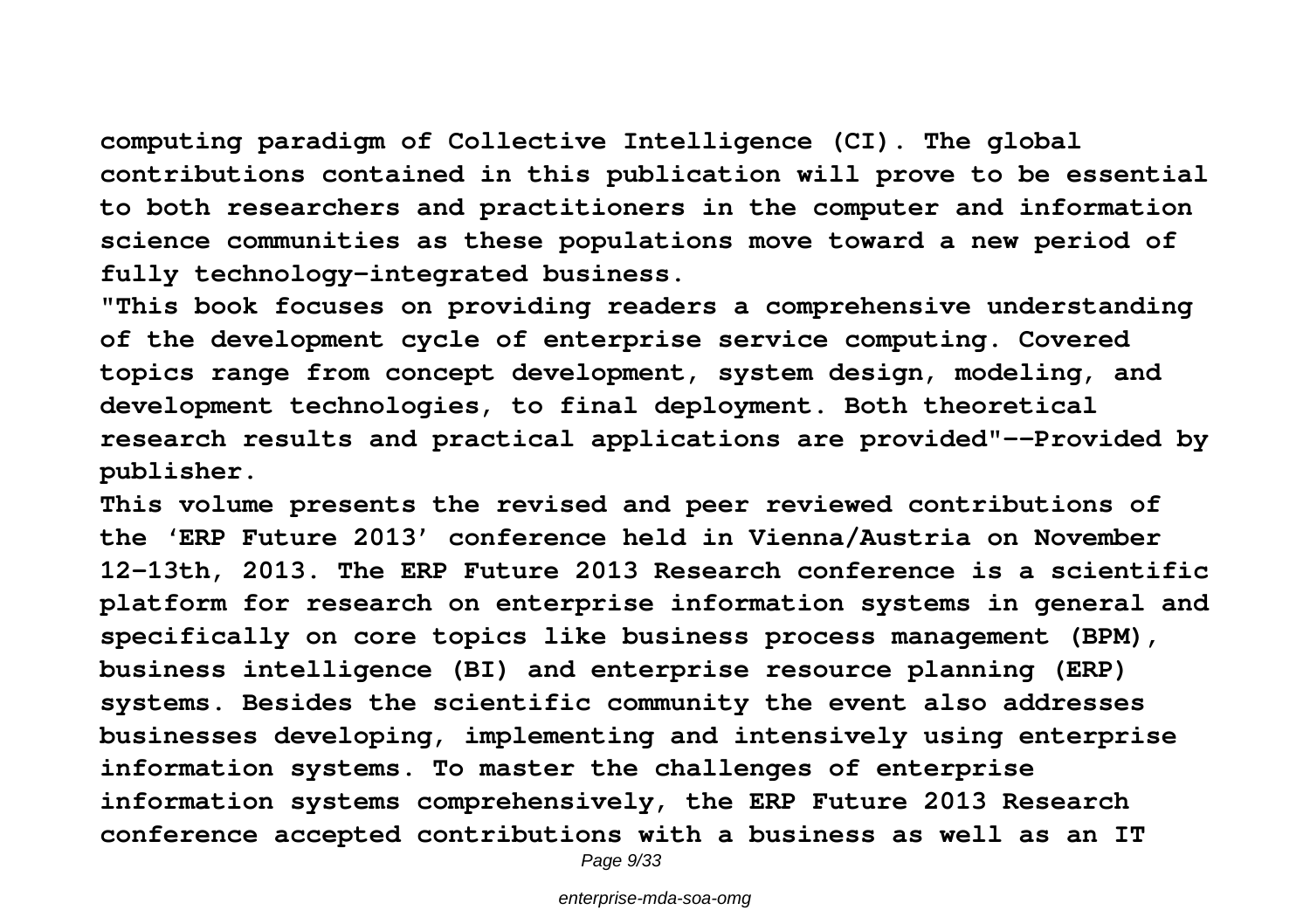**focus to consider enterprise information systems from various viewpoints. This combination of business and IT aspects is a unique characteristic of the conference that resulted in several valuable contributions with high theoretical as well as practical impact. Proceedings of the Workshops and the Doctorial Symposium of the I-ESA International Conference 2010 ERP, Supply Chain and E-Commerce Management Solutions ERP Future 2013 Conference, Vienna, Austria, November 2013, Revised Papers Enterprise Interoperability VI Research and Practical Issues of Enterprise Information Systems European Conference on Product and Process Modelling 2006 (ECPPM 2006), Valencia, Spain, 13-15 September 2006 Frameworks, Business Process Modeling, SOA, and Infrastructure Technology** *Enterprise Interoperability is the ability of an enterprise or organisation to work with other enterprises or organisations without special effort. It is now recognised that interoperability of systems and thus sharing of information is not sufficient to ensure common understanding between enterprises. Knowledge of information meaning and understanding*

Page 10/33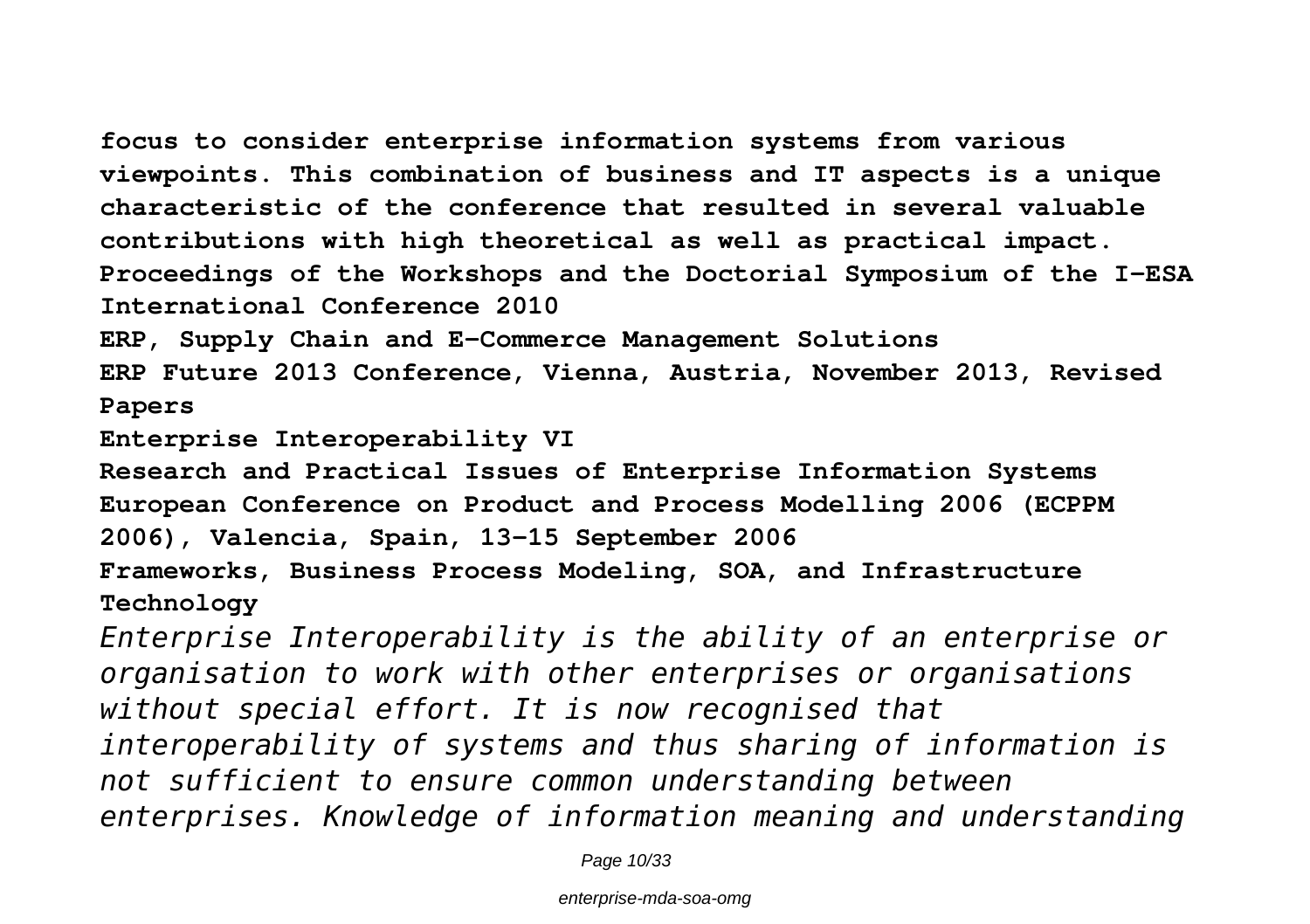*of how is to be used must also be shared if decision makers distributed between those enterprises in the network want to act consistently and efficiently. Industry's need for Enterprise Interoperability has been one of the significant drivers for research into the Internet of the Future. EI research will embrace and extend contributions from the Internet of Things and the Internet of Services, and will go on to drive the future needs for Internets of People, Processes, and Knowledge. Advanced approaches to software engineering and design are capable of solving complex computational problems and achieving standards of performance that were unheard of only decades ago. Handbook of Research on Emerging Advancements and Technologies in Software Engineering presents a comprehensive investigation of the most recent discoveries in software engineering research and practice, with studies in software design, development, implementation, testing, analysis, and evolution. Software designers, architects, and technologists, as well as students and educators, will find this book to be a vital and in-depth examination of the latest notable developments within the software engineering community.*

Page 11/33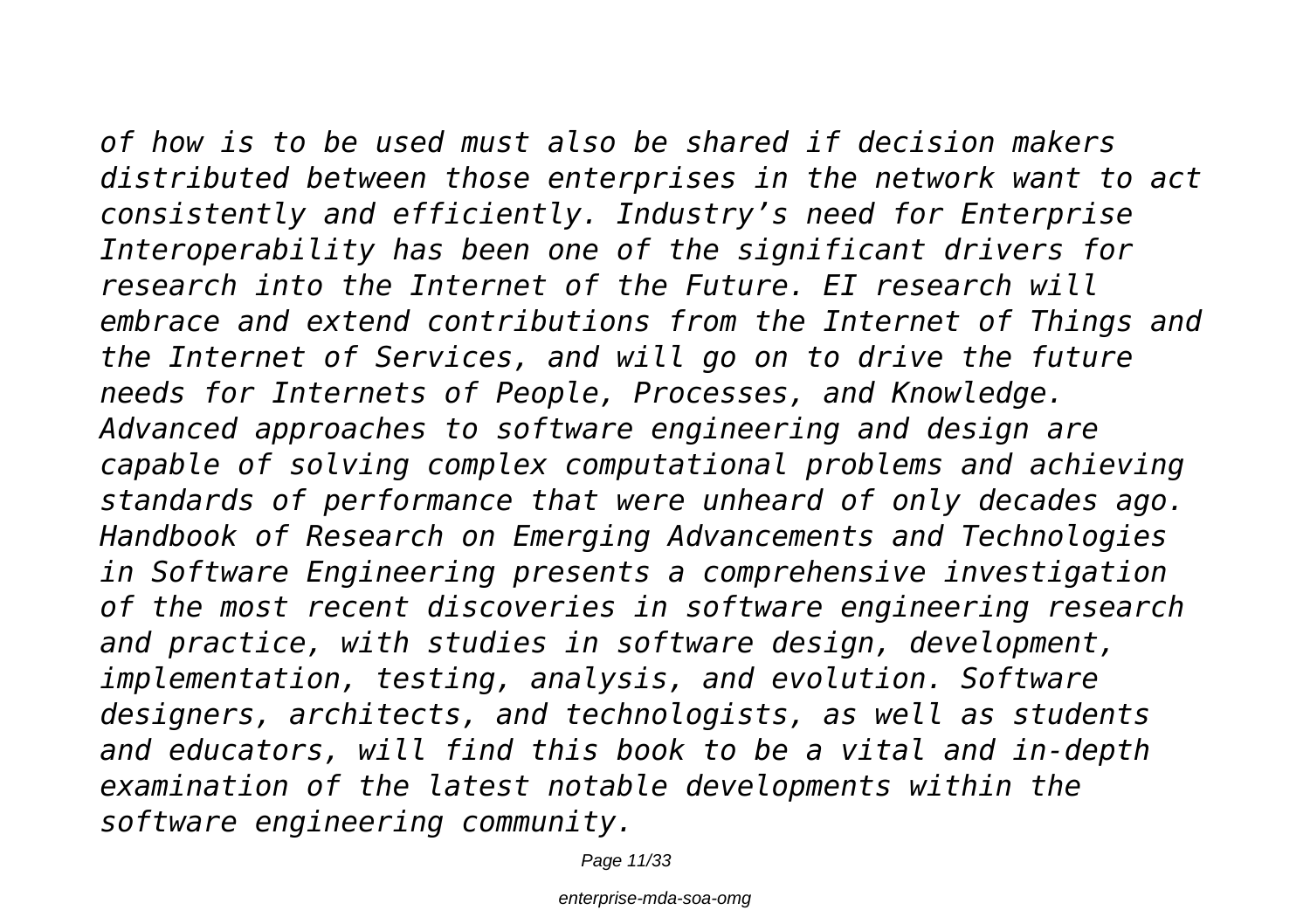*Cloud Enterprise Architecture examines enterprise architecture (EA) in the context of the surging popularity of Cloud computing. It explains the different kinds of desired transformations the architectural blocks of EA undergo in light of this strategically significant convergence. Chapters cover each of the contributing architectures of EA—business, information, application, integration, security, and technology—illustrating the current and impending implications of the Cloud on each. Discussing the implications of the Cloud paradigm on EA, the book details the perceptible and positive changes that will affect EA design, governance, strategy, management, and sustenance. The author ties these topics together with chapters on Cloud integration and composition architecture. He also examines the Enterprise Cloud, Federated Clouds, and the vision to establish the InterCloud. Laying out a comprehensive strategy for planning and executing Cloud-inspired transformations, the book: Explains how the Cloud changes and affects enterprise architecture design, governance, strategy, management, and sustenance Presents helpful information on nextgeneration Cloud computing Describes additional architectural*

Page 12/33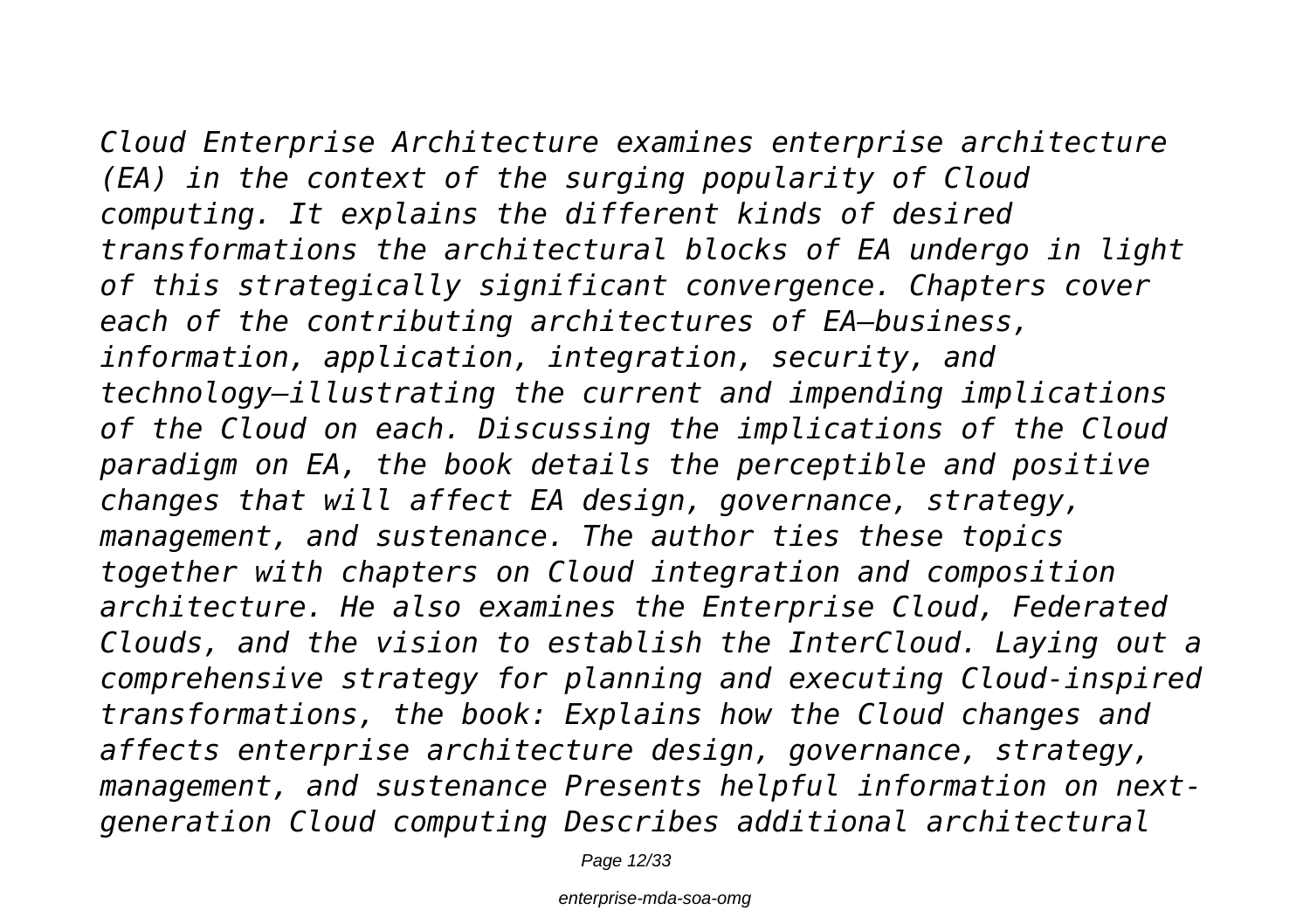*types such as enterprise-scale integration, security, management, and governance architectures This book is an ideal resource for enterprise architects, Cloud evangelists and enthusiasts, and Cloud application and service architects. Cloud center administrators, Cloud business executives, managers, and analysts will also find the book helpful and inspirational while formulating appropriate mechanisms and schemes for sound modernization and migration of traditional applications to Cloud infrastructures and platforms.*

*It has been many decades, since Computer Science has been able to achieve tremendous recognition and has been applied in various fields, mainly computer programming and software engineering. Many efforts have been taken to improve knowledge of researchers, educationists and others in the field of computer science and engineering. This book provides a further insight in this direction. It provides innovative ideas in the field of computer science and engineering with a view to face new challenges of the current and future centuries. This book comprises of 25 chapters focusing on the basic and applied research in the field of computer science and information*

Page 13/33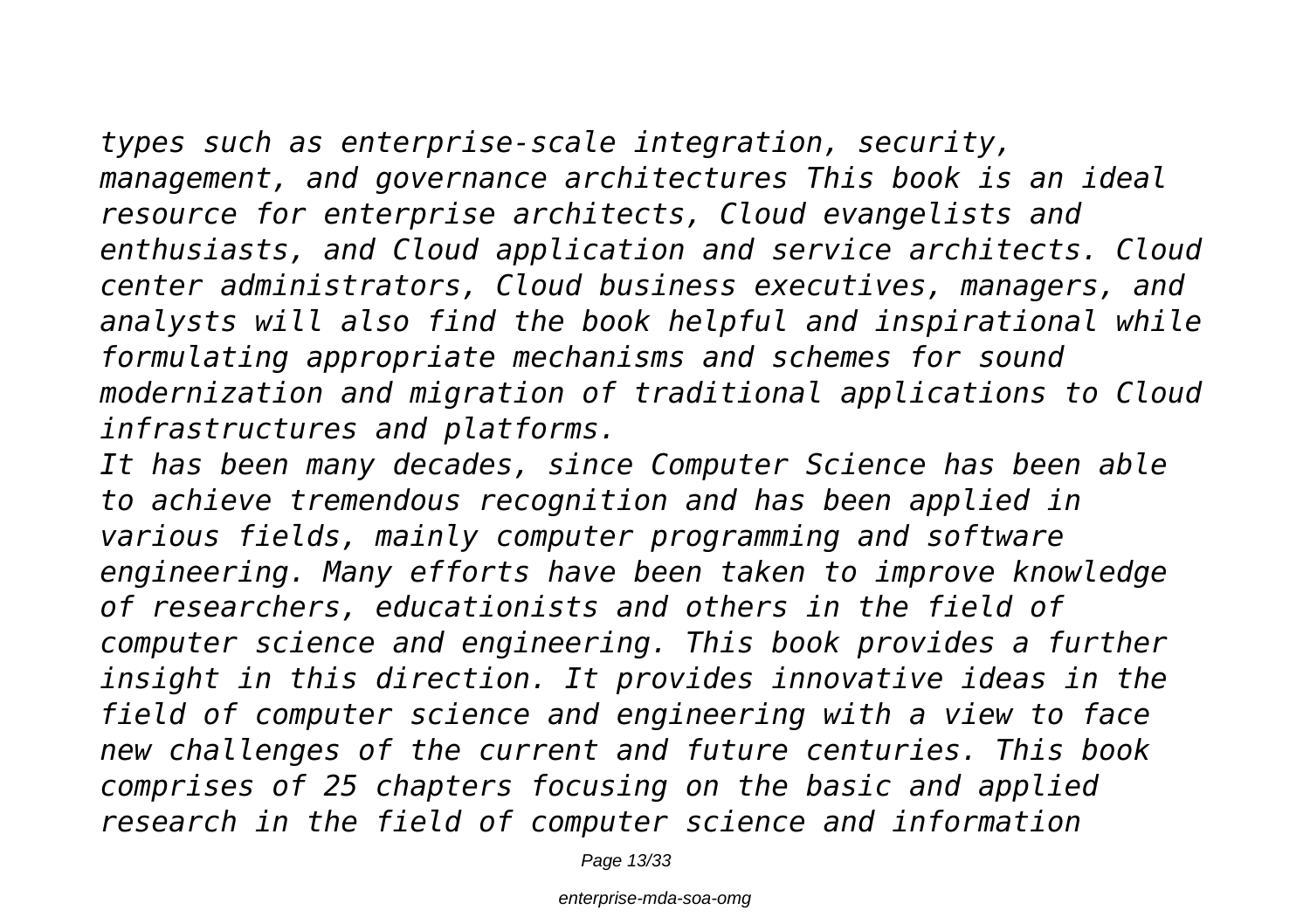*technology. It increases knowledge in the topics such as web programming, logic programming, software debugging, real-time systems, statistical modeling, networking, program analysis, mathematical models and natural language processing. Computer Science and Convergence Information Systems Reengineering for Modern Business Systems: ERP, Supply Chain and E-Commerce Management Solutions A Practical Guide for the Service-Oriented Architect Collaborative Networks for a Sustainable World First International Conference, ACC 2011, Kochi, India, July 22-24, 2011. Proceedings, Part I An Enterprise Model-based Approach for Describing and Enacting Collaborative Business Processes SOA and Web Services Interface Design This volume constitutes the refereed proceedings of nine international workshops, EI2N+NSF ICE, ICSP, INBAST, ISDE, MONET, ORM, SeDeS, SWWS, and VADER 2011, held as part of OTM 2011 in Hersonissos on the island of Crete, Greece, in October 2011. The 64 revised full papers presented were carefully reviewed and selected from a total of 104 submissions. The volume also includes three papers from the On the Move Academy (OTMA) 2011 and five ODBASE 2011 poster papers. Topics of* Page 14/33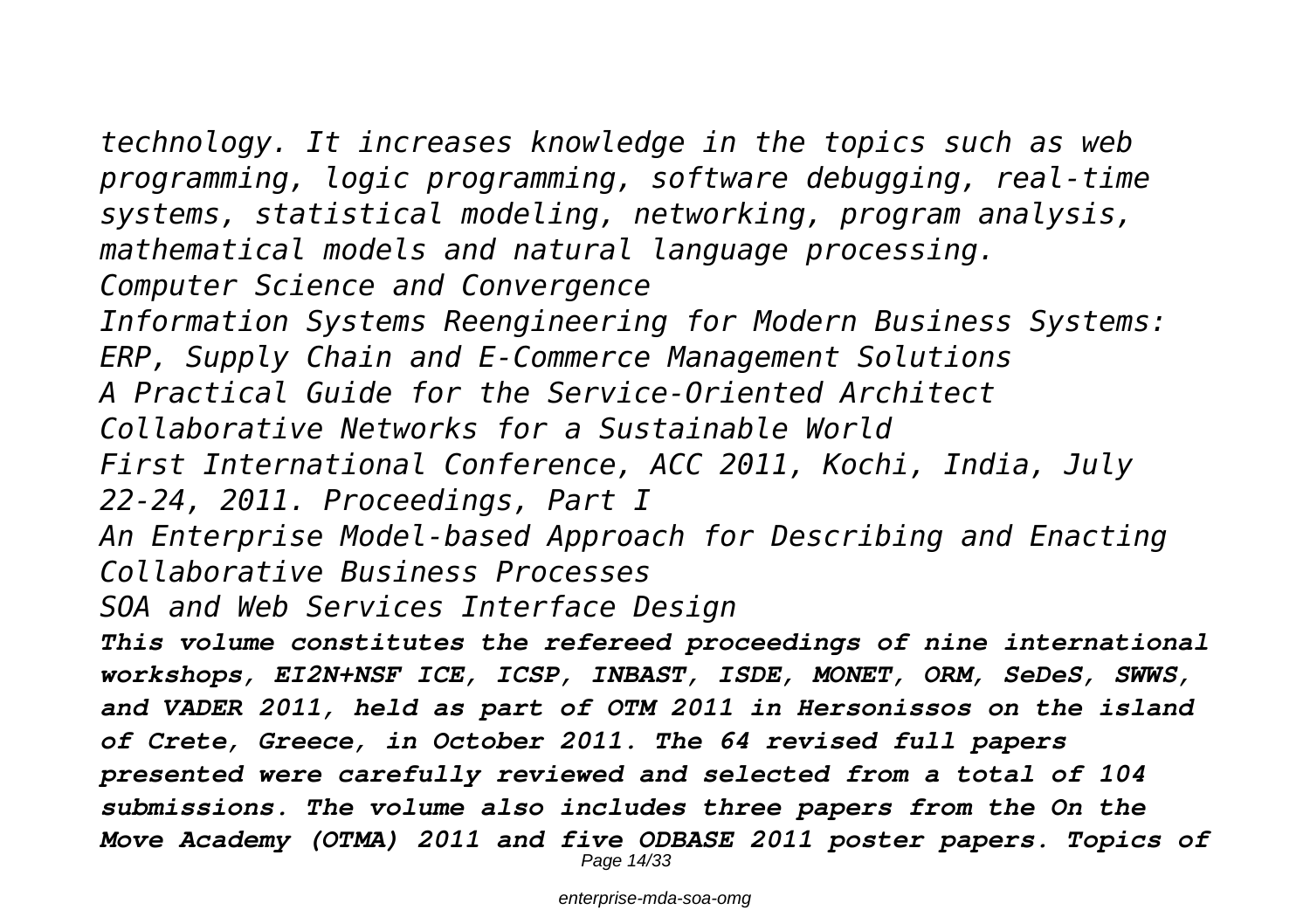*the workshop papers are enterprise integration and semantics, information centric engineering, interoperability, industrial and business applications of semantic Web applications, information systems in distributed environments, process management in distributed information system development, distributed information systems: implementation issues and applications, industrial applications of fact-oriented modeling, data warehouse modeling, extensions to factoriented modeling, model validation procedures, schema transformations and mapping, semantic Web and Web semantics, ontology development, deployment and interoperability, data access and efficient computation, efficient information processing, exchange and knowledge synthesis algorithms, mobile and networking technologies for social applications, semantic and decision support, variability in software architecture, and dynamic and adaptive architectures. Computer Science and Convergence is proceedings of the 3rd FTRA International Conference on Computer Science and its Applications (CSA-11) and The 2011 FTRA World Convergence Conference (FTRA WCC 2011). The topics of CSA and WCC cover the current hot topics satisfying the world-wide ever-changing needs. CSA-11 will be the most comprehensive conference focused on the various aspects of advances in computer science and its applications and will provide an opportunity for academic and industry professionals to discuss the latest issues*

Page 15/33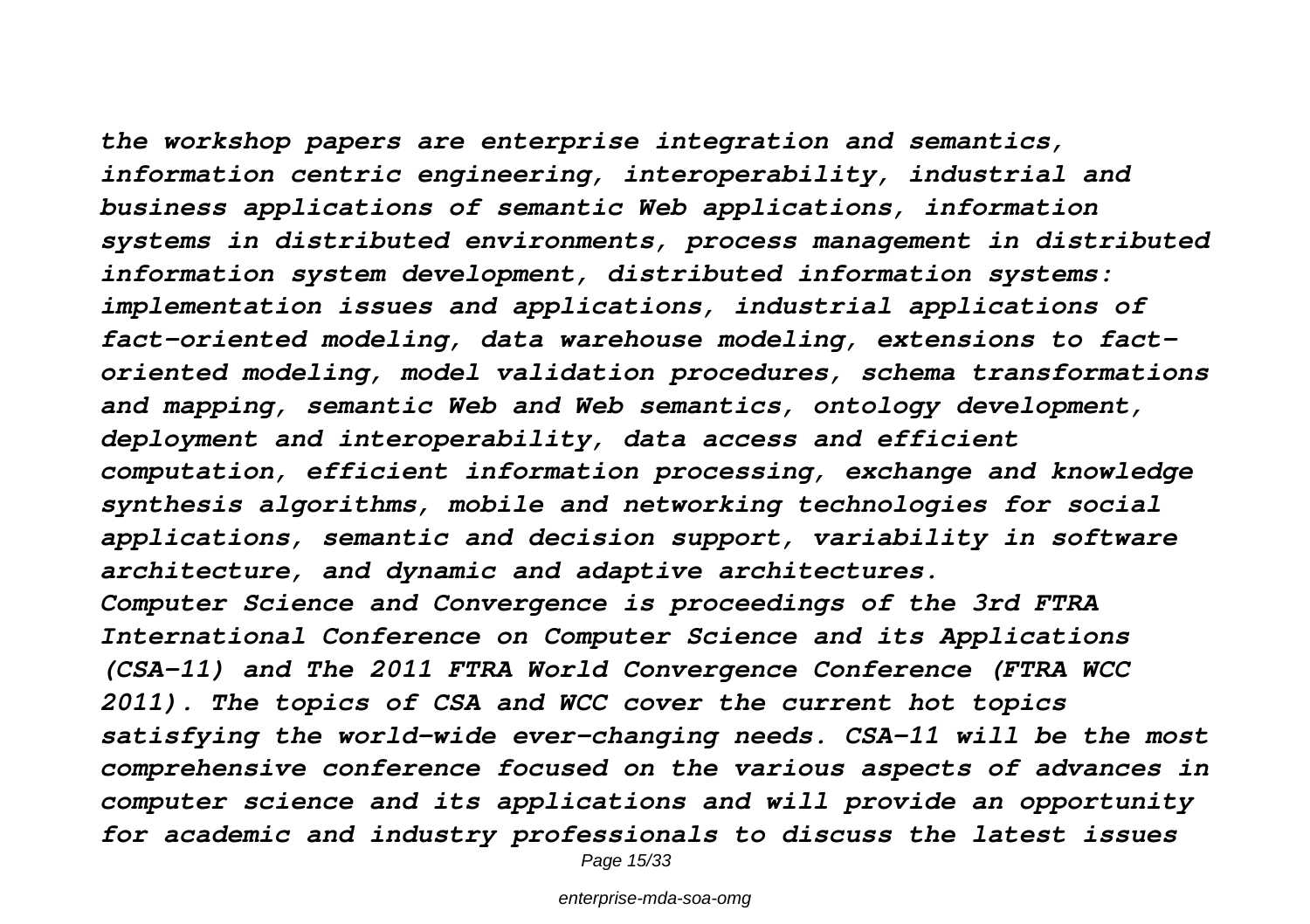*and progress in the area of CSA. In addition, the conference will publish high quality papers which are closely related to the various theories and practical applications in CSA. Furthermore, we expect that the conference and its publications will be a trigger for further related research and technology improvements in this important subject. The main scope of CSA-11 is as follows: - Mobile and ubiquitous computing - Dependable, reliable and autonomic computing - Security and trust management - Multimedia systems and services - Networking and communications - Database and data mining - Game and software engineering - Grid, cloud and scalable computing - Embedded system and software - Artificial intelligence - Distributed and parallel algorithms - Web and internet computing - IT policy and business management WCC-11 is a major conference for scientists, engineers, and practitioners throughout the world to present the latest research, results, ideas, developments and applications in all areas of convergence technologies. The main scope of WCC-11 is as follows: - Cryptography and Security for Converged environments - Wireless sensor network for Converged environments - Multimedia for Converged environments - Advanced Vehicular Communications Technology for Converged environments - Human centric computing, P2P, Grid and Cloud computing for Converged environments - U-Healthcare for Converged environments - Strategic Security Management for Industrial*

Page 16/33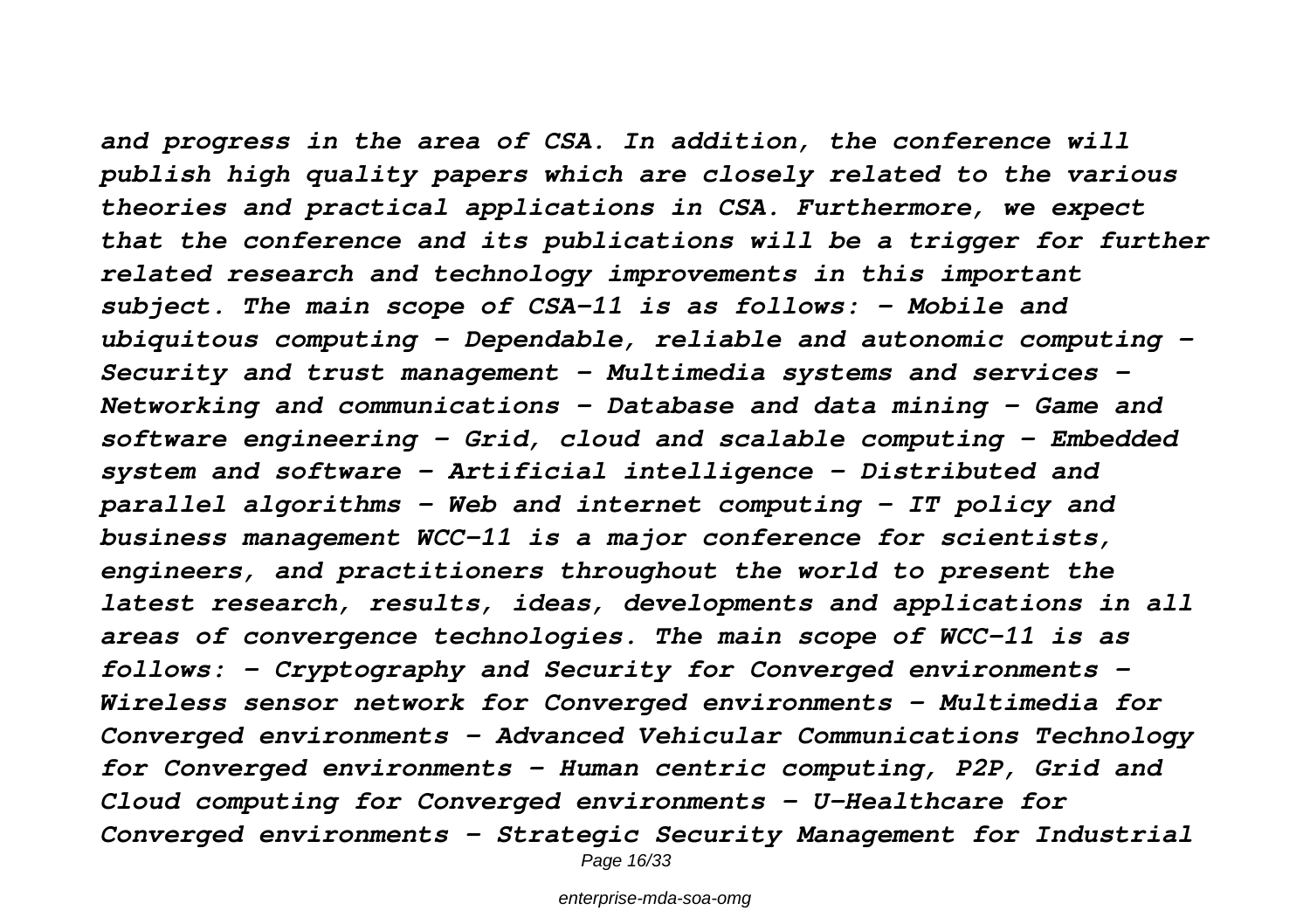### *Technology - Advances in Artificial Intelligence and Surveillance Systems*

*The idea for this conference came from a meeting of the IFIP (International Federation for Information Processing) Technical Committee for Information Systems (TC8) in Guimares, Portugal in June 2005. Our goal is to build an IFIP forum among the different Information Systems Communities of TC8 dealing with the increasing important area of Enterprise Information Systems. In this particular meeting the committee members intensively discussed the innovative and unique characteristics of Enterprise Information Systems as scientific sub-discipline. Hence, in this meeting it was decided by the TC8 members that the IFIP TC8 First International Conference on Research and Practical Issues of Enterprise Information Systems (CONFENIS 2006) would be held in April 2006 in Vienna, Austria. Dr. Li Xu (USA) and Dr. A Min Tjoa (IFIP TC8) were assigned to propose a concept for this conference in order to establish an IFIP platform for EIS researchers and practitioners in the field to share experience, and discussing opportunities and challenges. We are very pleased therefore to have this conference organised by the help of the Austrian Computer Society (OCG). OCG supports the idea of this conference due to the urgent need of research and dissemination of new techniques in this key area. We received 180 papers from more than 30 countries for CONFENIS and the*

Page 17/33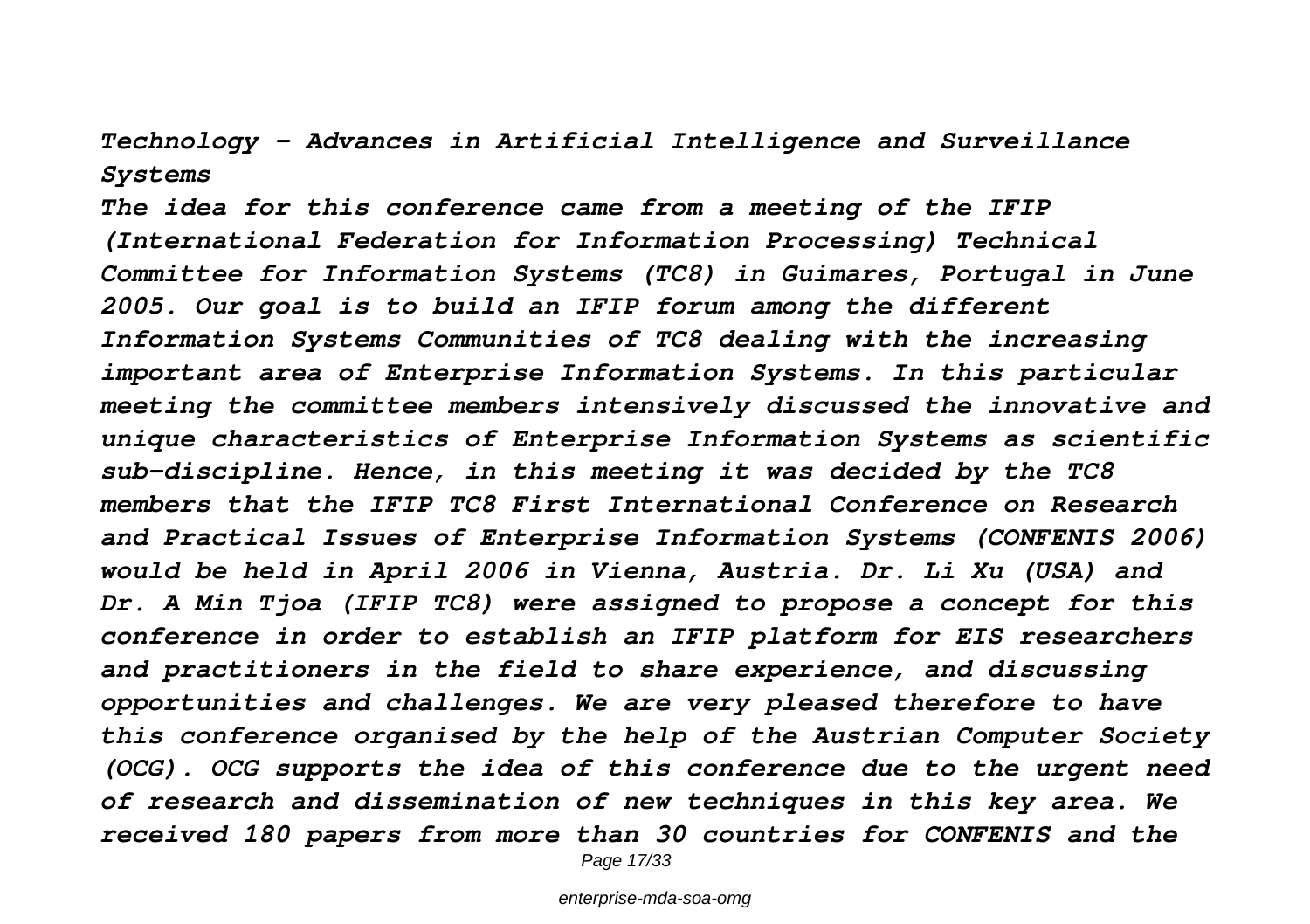*Program Committee eventually selected xx papers or extended abstracts, making an acceptance rate of xx% of submitted papers. Each paper was thoroughly reviewed by at least two qualified reviewers. The increasing adoption of Business Process Management (BPM) has inspired pioneering software architects and developers to effectively leverage BPM-based software and process-centric architecture (PCA) to create software systems that enable essential business processes. Reflecting this emerging trend and evolving field, Process-Centric Architecture Enterprise Service Computing Computational Science - ICCS 2006 Software and Data Technologies Novel Methods and Technologies for Enterprise Information Systems Enterprise Interoperability IV*

*eWork and eBusiness in Architecture, Engineering and Construction. ECPPM 2006*

## *Conceptual Modeling: Foundations and Applications*

The Expert, Practical Guide to Succeeding with SOA in the Enterprise In Executing SOA, four experienced SOA implementers share realistic, proven, "from-the-trenches" guidance for successfully delivering on even the largest and most complex SOA initiative. This book follows up

Page 18/33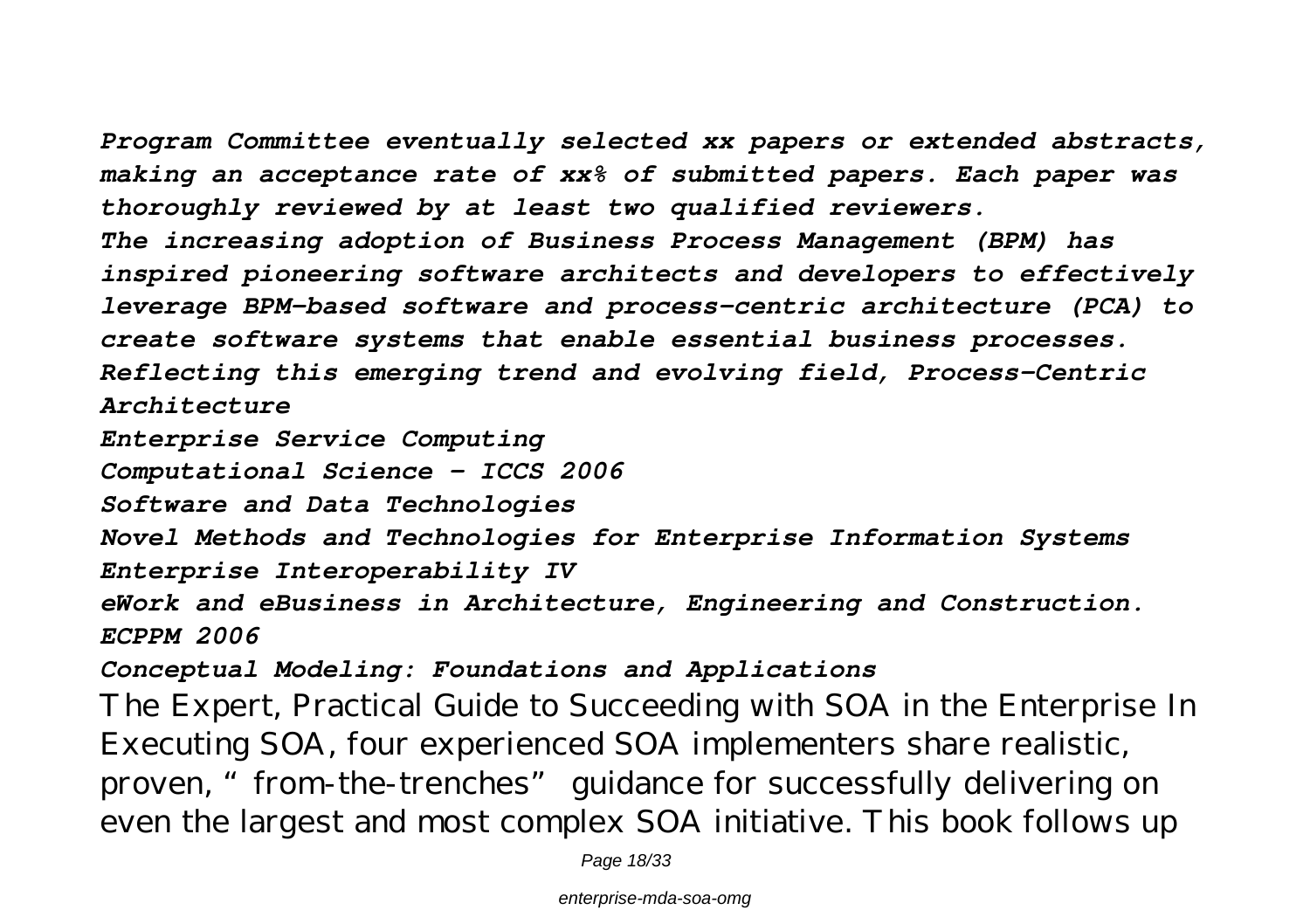where the authors' best-selling Service-Oriented Architecture Compass left off, showing how to overcome key obstacles to successful SOA implementation and identifying best practices for all facets of execution—technical, organizational, and human. Among the issues it addresses: introducing a services discipline that supports collaboration and information process sharing; integrating services with preexisting technology assets and strategies; choosing the right roles for new tools; shifting culture, governance, and architecture; and bringing greater agility to the entire organizational lifecycle, not just isolated projects. Executing SOA is an indispensable resource for every enterprise architect, technical manager, and IT leader tasked with driving value from SOA in complex environments. Coverage includes · Implementing SOA governance that reflects the organization's strategic and business focus · Running SOA projects successfully: practical guidelines and proven methodologies around service modeling and design · Leveraging reusable assets: making the most of your SOA repository · Enabling the architect to choose the correct tools and products containing the features required to execute on the SOA method for service design and implementation · Defining information services to get the right Page 19/33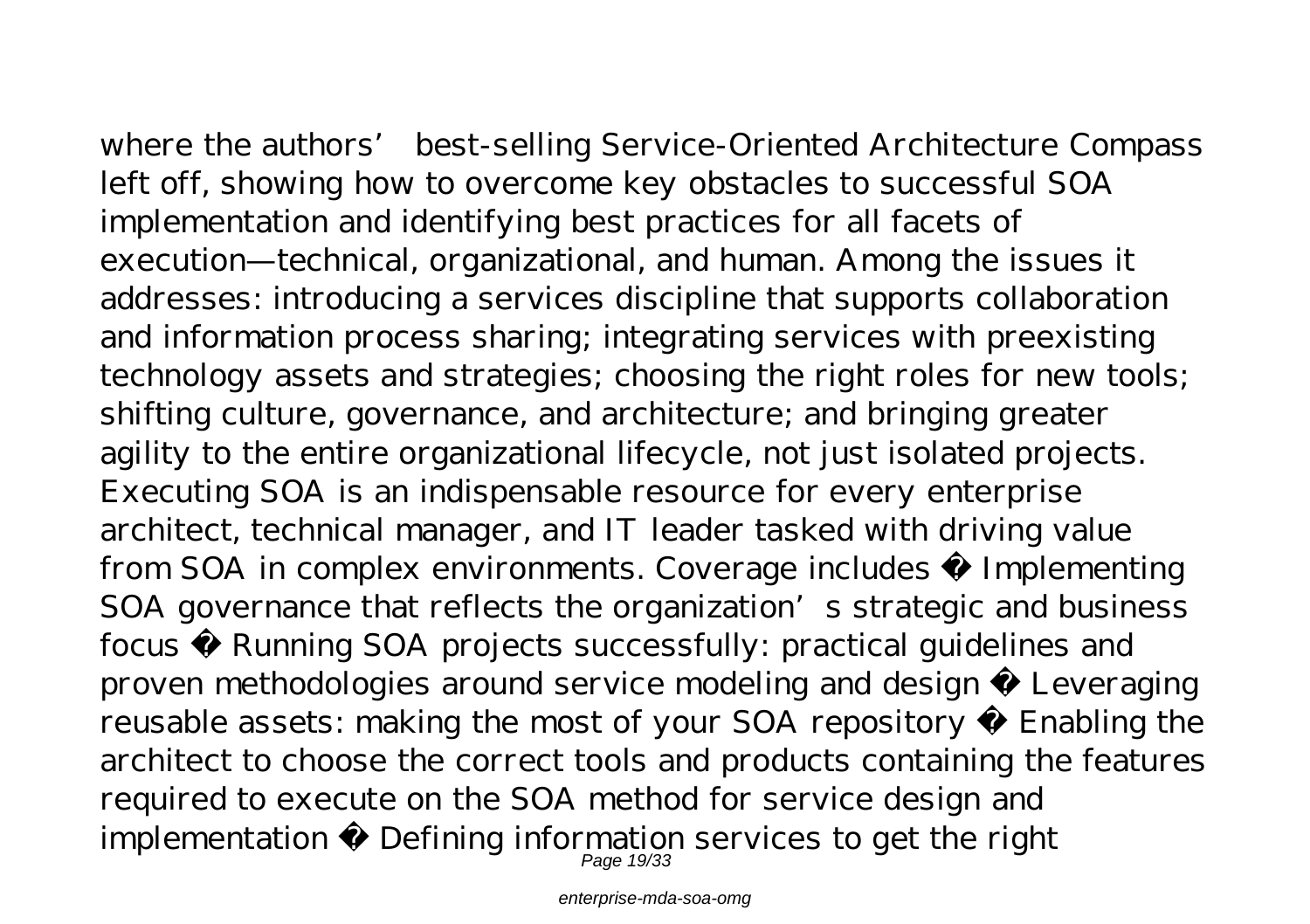information to the right people at the right time  $\cdot$  Integrating SOA with Web 2.0 and other innovative products and solutions  $\cdot$  Providing highly usable human interfaces in SOA environments

This book contains the best papers of the First International Conference on Software and Data Technologies (ICSOFT 2006), organized by the Institute for Systems and Technologies of Information, Communication and Control (INSTICC) in cooperation with the Object Management Group (OMG). Hosted by the School of Business of the Polytechnic Institute of Setubal, the conference was sponsored by Enterprise Ireland and the Polytechnic Institute of Setú bal. The purpose of ICSOFT 2006 was to bring together researchers and practitioners int- ested in information technology and software development. The conference tracks were "Software Engineering", "Information Systems and Data Management", "Programming Languages", "Distributed and Parallel Systems" and "Knowledge Engineering." Being crucial for the development of information systems, software and data te- nologies encompass a large number of research topics and applications: from impmentation-related issues to more abstract theoretical aspects of software engineering; from databases and data-warehouses to management Page 20/33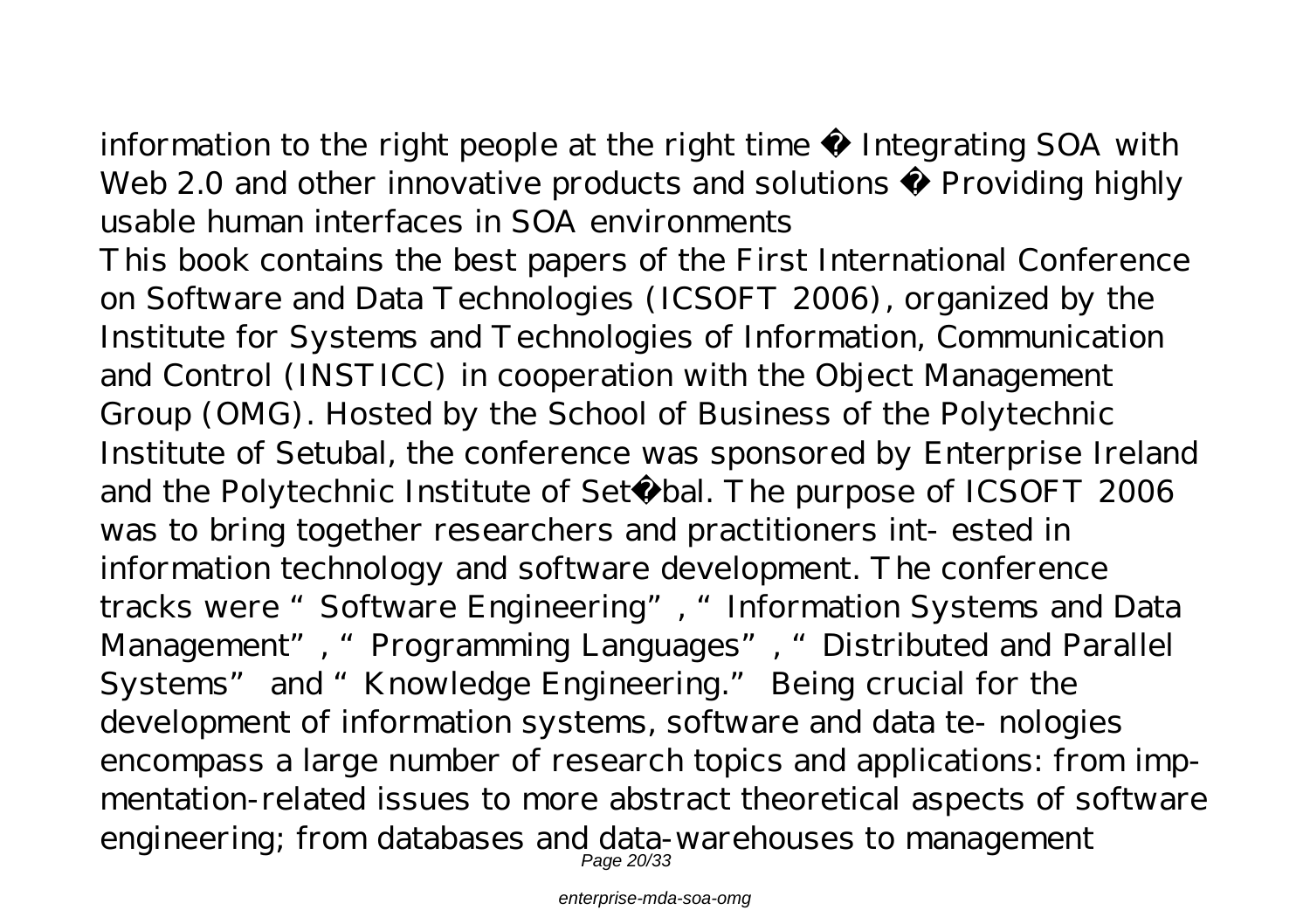information systems and kno- edge-base systems; next to that, distributed systems, pervasive computing, data quality and other related topics are included in the scope of this conference. ICSOFT included in its program a panel to discuss the future of software devel- ment, composed by six distinguished world-class researchers. Furthermore, the c- ference program was enriched by a tutorial and six keynote lectures. ICSOFT 2006 received 187 paper submissions from 39 countries in all continents.

"This book displays how to effectively map and respond to the real-world challenges and purposes which software must solve, covering domains such as mechatronic, embedded and high risk systems, where failure could cost human lives"--Provided by publisher.

Collaborative Networks A Tool for Promoting Co-creation and Innovation The collaborative networks paradigm offers powerful socioorganizational mec- nisms, supported by advanced information and communication technologies for p- moting innovation. This, in turn, leads to new products and services, growth of better customer relationships, establishing better project and process management, and building higherperforming consortia. By putting diverse entities that bring different Page 21/33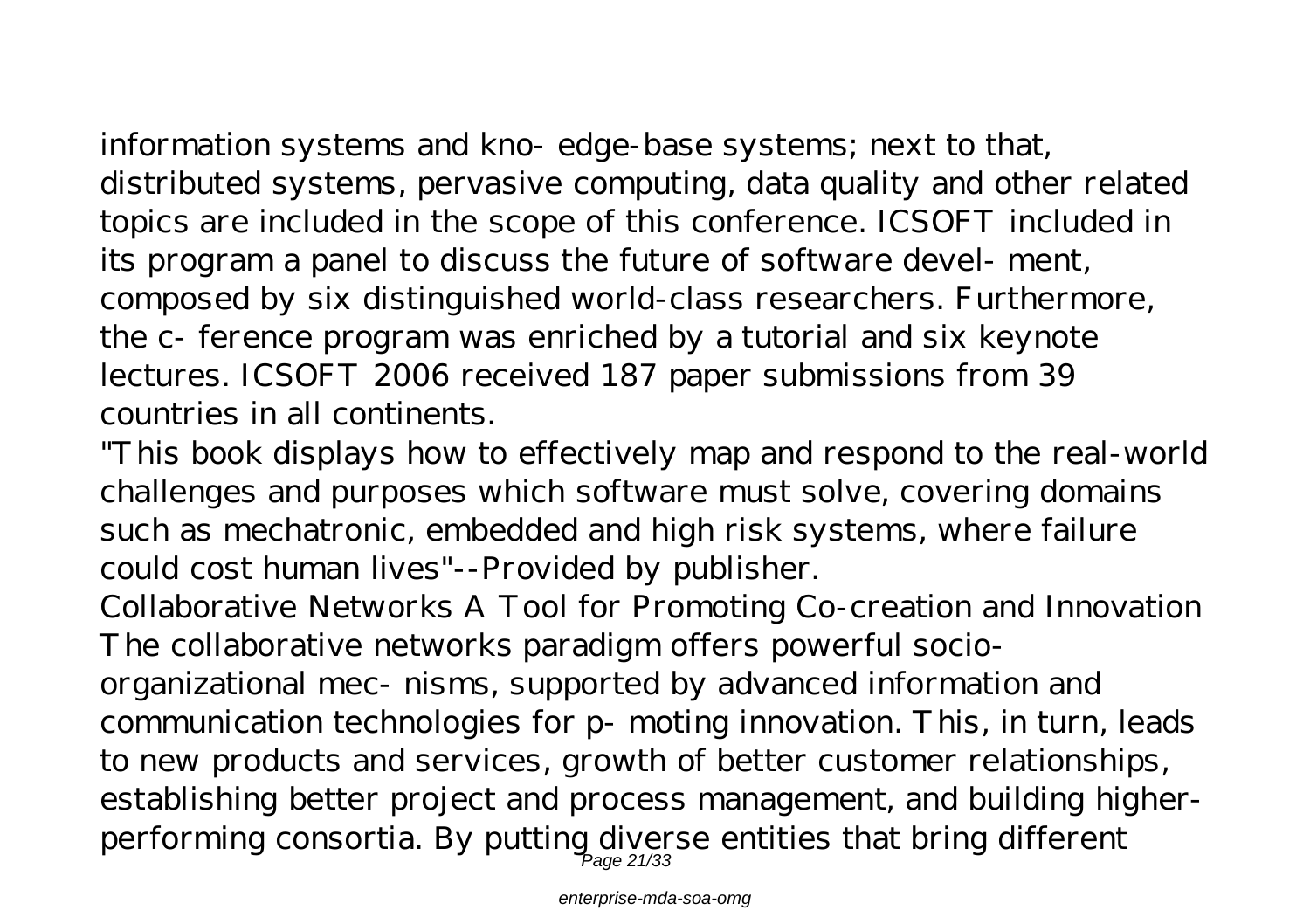perspectives, competencies, practices, and cultures, to work together, collaborative networks develop the right environment for the emergence of new ideas and more efficient, yet practical, solutions. This aspect is particularly important for small and medium enterprises which typically lack critical mass and can greatly benefit from participation in coinnovation networks. However, larger organizations also benefit from the challenges and the diversity found in collaborative ecosystems. In terms of research, in addition to the trend identified in previous years toward a sounder consolidation of the theoretical foundation in this discipline, there is now a direction of developments more focused on modeling and reasoning about new c- laboration patterns and their contribution to value creation. "Soft issues," including social capital, cultural aspects, ethics and value systems, trust, emotions, behavior, etc. continue to deserve particular attention in terms of modeling and reasoning. Exploi- tion of new application domains such as health care, education, and active aging for retired professionals also help identify new research challenges, both in terms of m- eling and ICT support development. Executing SOA

Challenges and Practices

Page 22/33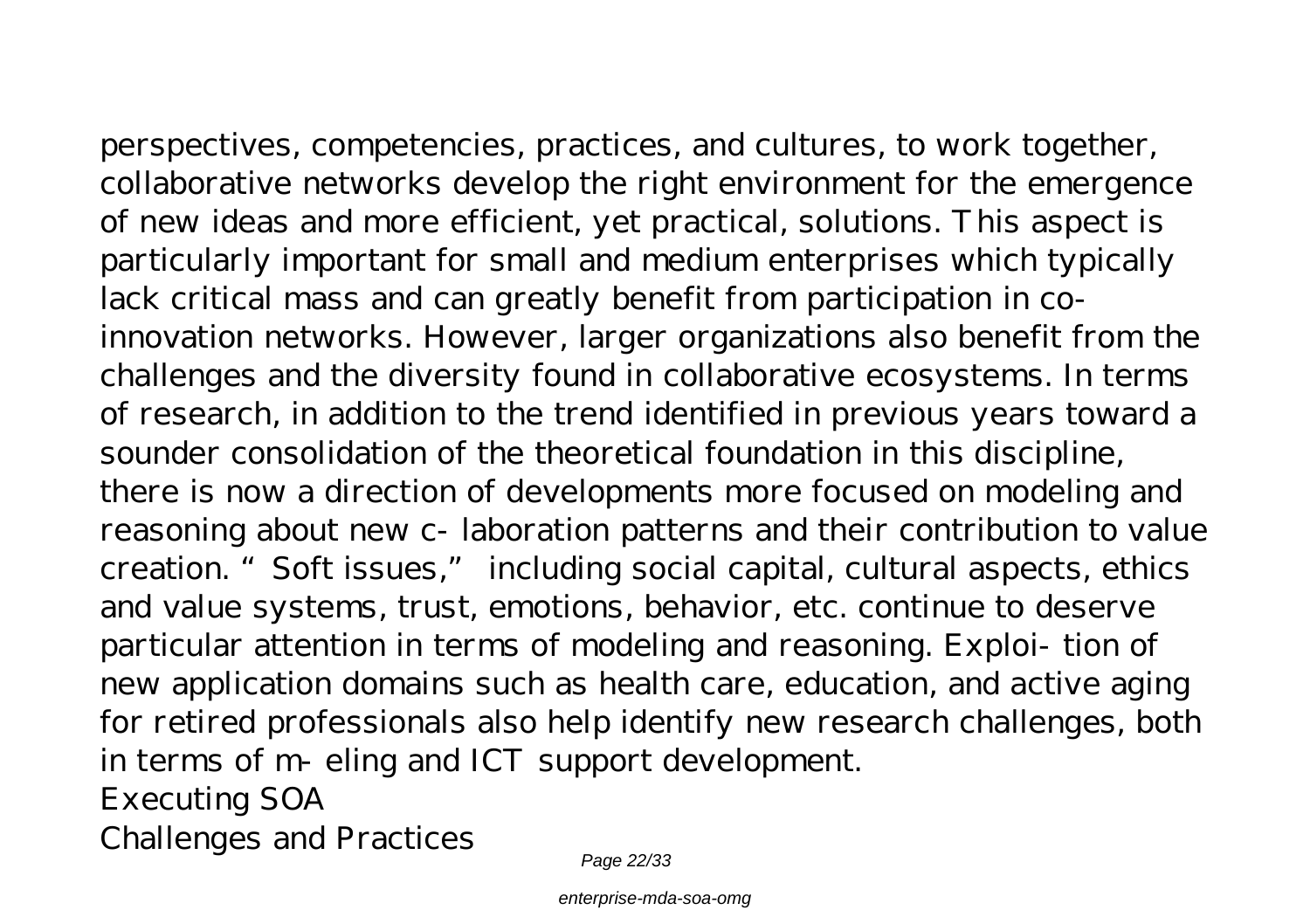Intelligent and Knowledge-Based Computing for Business and Organizational Advancements

Leveraging Knowledge for Innovation in Collaborative Networks Handbook of Research on Emerging Advancements and Technologies in Software Engineering

MDD, SOA and IT-Management

Service-oriented Architecture Best Practices

"This book assists its readers in recommending formulation of ICT strategies for egovernment implementation and maintenance from the perspective of acknowledging the importance of e-Governance for building institutions to achieve transparency and accountability, and eventually democratic governance"--Provided by publisher. These proceedings represent trends in Product Development concerning industrial vendors and scientific research aspects. Coverage includes the following topics are covered: Design Theory, Product Design, Requirements, Collaborative Engineering, Complex Design, Mechatronics, Reverse Engineering, Virtual Prototyping, CAE, KBE and PLM. The papers presented in this book show that answers can only be composed out of a variety of solutions where psychological, economical and technical research results are taken into account. Driven by the need and desire to reduce costs, organizations are faced with a set of decisions that require analytical scrutiny. Enterprise Architecture A to Z: Frameworks, Business Process Modeling, SOA, and Infrastructure Technology examines cost-saving trends in architecture planning, administration, and management. To establish a framework for discussion, this book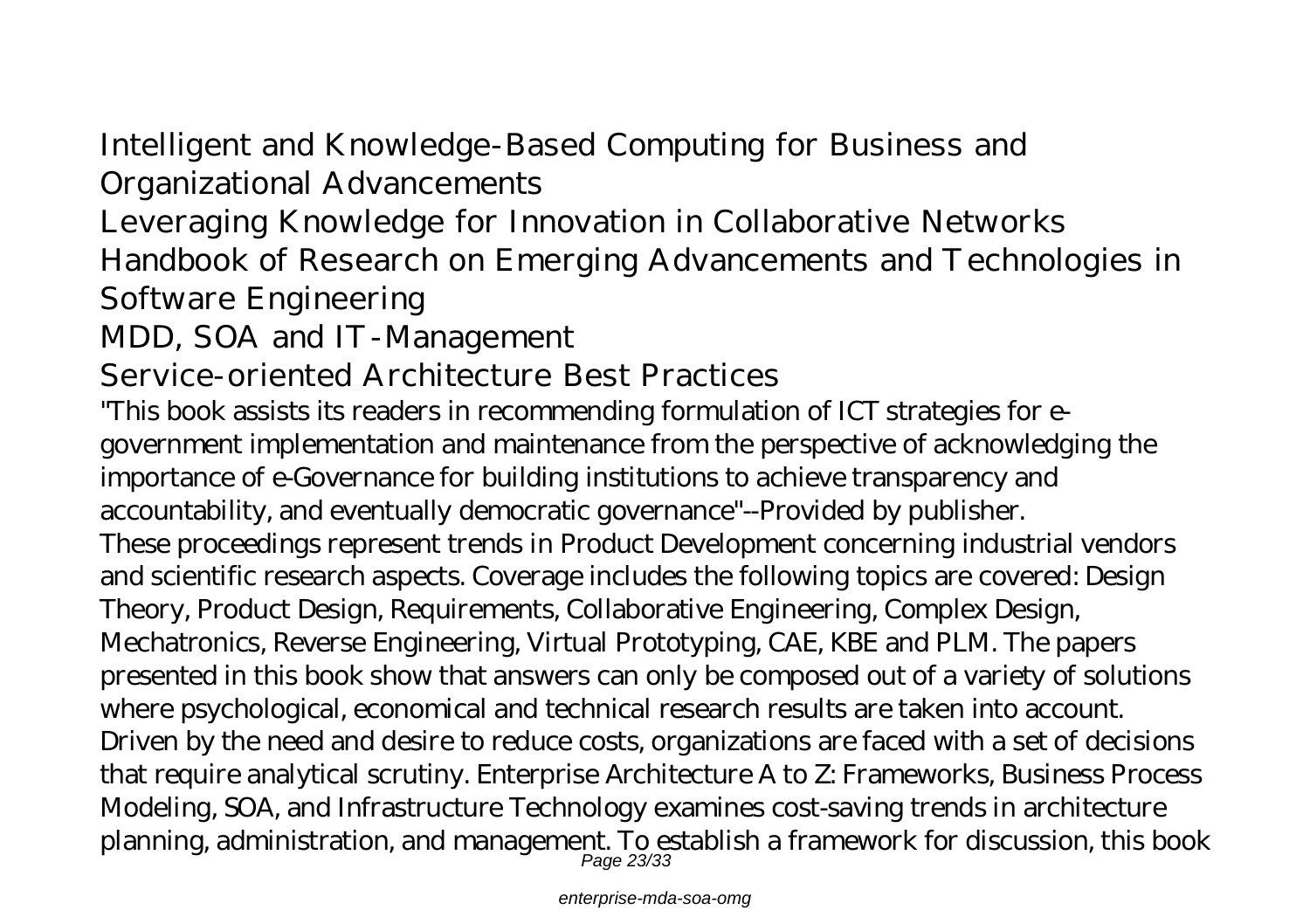begins by evaluating the role of Enterprise Architecture Planning and Service-Oriented Architecture (SOA) modeling. It provides an extensive review of the most widely deployed architecture framework models. In particular, the book discusses The Open Group Architecture Framework (TOGAF) and the Zachman Architectural Framework (ZAF) in detail, as well as formal architecture standards and all four layers of these models: the business architecture, the information architecture, the solution architecture, and the technology architecture. The first part of the text focuses on the upper layers of the architecture framework, while the second part focuses on the technology architecture. In this second section, the author presents an assessment of storage technologies and networking and addresses regulatory and security issues. Additional coverage includes high-speed communication mechanisms such as Ethernet, WAN and Internet communication technologies, broadband communications, and chargeback models. Daniel Minoli has written a number of columns and books on the high-tech industry and has many years of technical hands-on and managerial experience at top financial companies and telecom/networking providers. He brings a wealth of knowledge and practical experience to these pages. By reviewing the strategies in this book, CIOs, CTOs, and senior managers are empowered by a set of progressive approaches to designing state-of-the-art IT data centers. This volume is the first part of a four-volume set (CCIS 190, CCIS 191, CCIS 192, CCIS 193), which constitutes the refereed proceedings of the First International Conference on Computing and Communications, ACC 2011, held in Kochi, India, in July 2011. The 68 revised full papers presented in this volume were carefully reviewed and selected from a large number of submissions. The papers are organized in topical sections on ad hoc

Page 24/33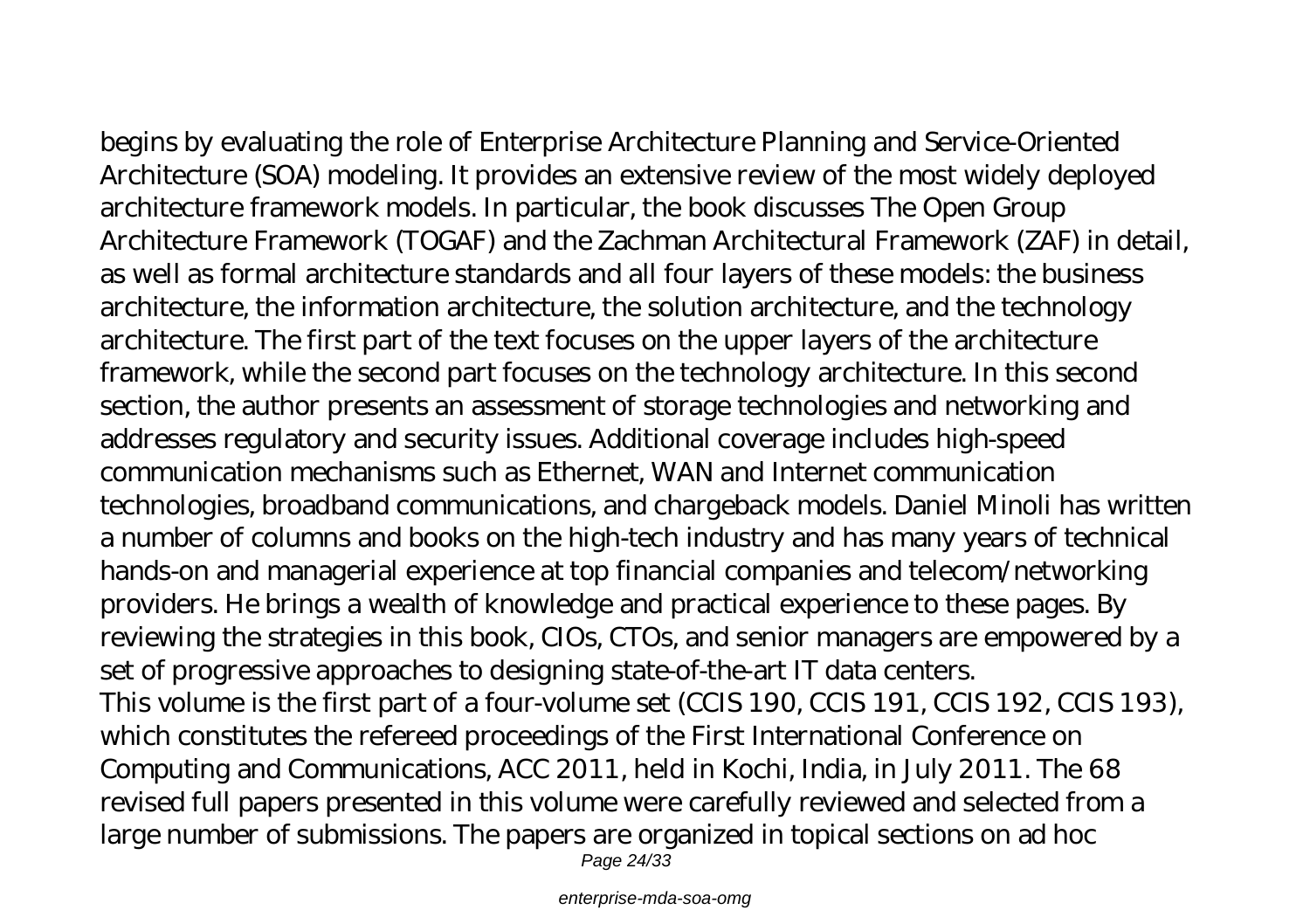networks; advanced micro architecture techniques; autonomic and context-aware computing; bioinformatics and bio-computing; cloud, cluster, grid and P2P computing; cognitive radio and cognitive networks; cyber forensics; database and information systems.

Enterprise Architecture A to Z

Model-Driven Domain Analysis and Software Development: Architectures and Functions Architectures and Functions

PHealth 2015

Essays in Honor of John Mylopoulos

Service-oriented Software System Engineering

Advanced Information Systems Engineering

This volume constitutes the proceedings of the 5th International Conference on E-Technologies, MCETECH 2011, held in Les Diablerets, Switzerland, January 23-26, 2011. Originally 10 papers were selected from a total of 32 submissions. Seven additional papers were included following a second round of reviewing and improvement.The papers in this volume cover topics such as process modeling, organizational transformation, e-Business, e-Government, e-Education, and e-Health.

"This book offers information on the latest advancements and research for Enterprise Interoperability knowledge as well as core concepts, theories, and future directions"-- This book constitutes the refereed proceedings of the International Workshops on Service-Oriented Computing, ICSOC/ServiceWave 2009, held in Stockholm, Sweden, in November 2009. The book includes papers of workshops on trends in enterprise architecture research (TEAR 2009), SOA, globalization, people, and work (SG-PAW), service oriented computing in

Page 25/33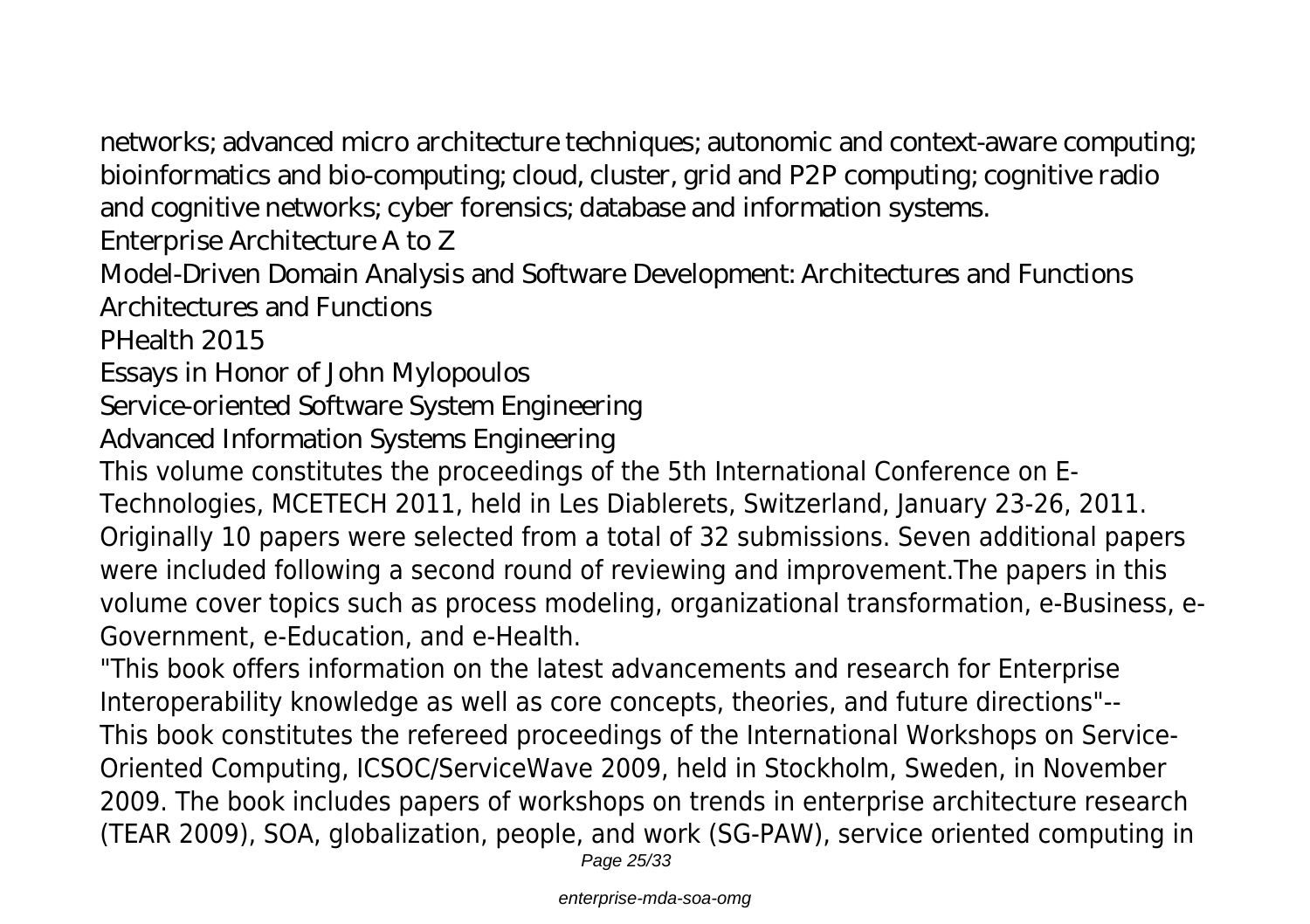logistics (SOC-LOG), non-functional properties and service level agreements management in service oriented computing (NFPSLAM-SOC 09), service monitoring, adaptation and beyond (MONA+), engineering service-oriented applications (WESOA09), and user-generated services (UGS2009). The papers are organized in topical sections on business models and architecture; service quality and service level agreements track; and service engineering track.

Research into the next generation of service architecture techniques has enabled the design, development, and implementation of dynamic, adaptive, and autonomic services to enable enterprises to efficiently align information technology with their agile business requirements and foster smart services and seamless enterprise integration. Handbook of Research on Architectural Trends in Service-Driven Computing explores, delineates, and discusses recent advances in architectural methodologies and development techniques in service-driven computing. This comprehensive publication is an inclusive reference source for organizations, researchers, students, enterprise and integration architects, practitioners, software developers, and software engineering professionals engaged in the research, development, and integration of the next generation of computing. 6th International Conference, Reading, UK, May 28-31, 2006, Proceedings On the Move to Meaningful Internet Systems: OTM 2011 Workshops Enterprise SOA Revolutionizing Enterprise Interoperability through Scientific Foundations Cloud Enterprise Architecture 5th International Conference, MCETECH 2011, Les Diablerets, Switzerland, January 23-26,

Page 26/33

enterprise-mda-soa-omg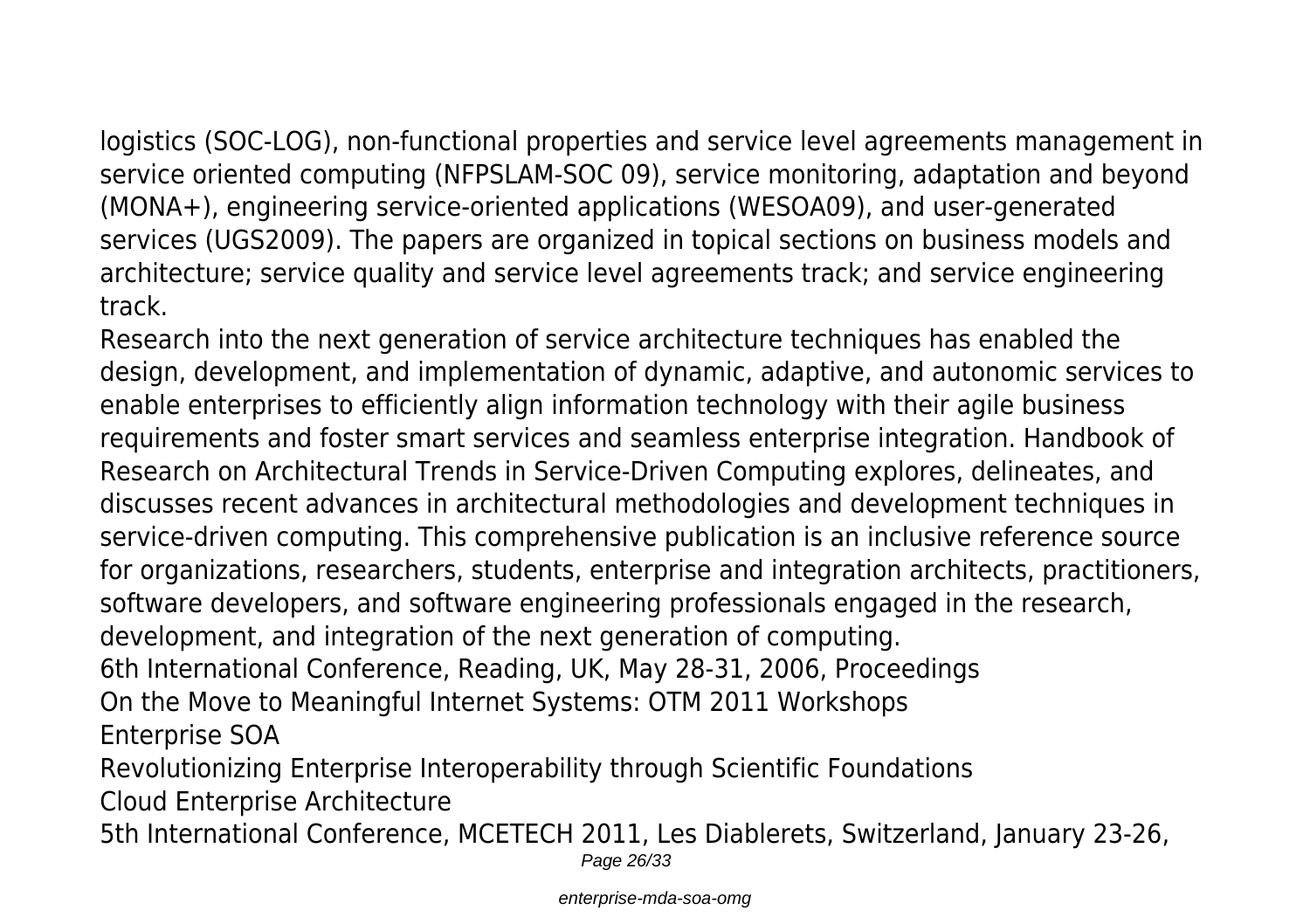2011, Revised Selected Papers

Proceedings of the 12th International Conference on Wearable Micro and Nano Technologies for Personalized Health 2–4 June 2015 Västerås, Sweden

This book constitutes the refereed proceedings of the 23rd International Conference on Advanced Information Systems Engineering, CAiSE 2011, held in London, UK, in June 2011. The 42 revised full papers and 5 revised short papers presented were carefully reviewed and selected from 320 submissions. In addition the book contains the abstracts of 2 keynote speeches. The contributions are organized in topical sections on requirements; adaptation and evolution; model transformation; conceptual design; domain specific languages; case studies and experiences; mining and matching; business process modelling; validation and quality; and service and management. Corporations accumulate a lot of valuable data and knowledge over time, but storing and maintaining this data can be a logistic and financial headache for business leaders and IT specialists. Uncovering Essential Software Artifacts through Business Process Archaeology introduces an emerging method of software modernization used to effectively manage legacy systems and company operations supported by such systems. This book presents methods, techniques, and new trends on business process archeology as well as some industrial

Page 27/33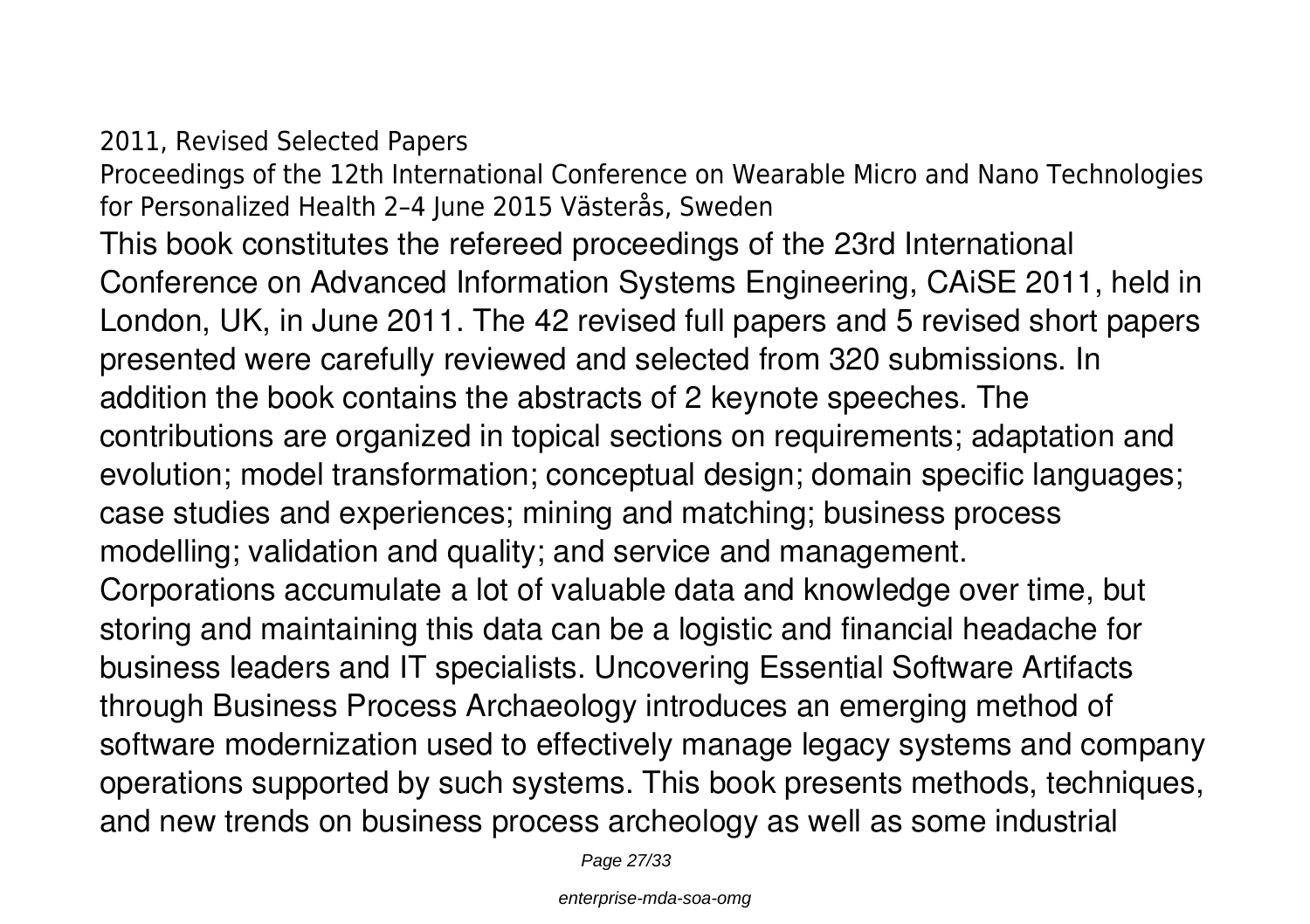success stories. Business experts, professionals, and researchers working in the field of information and knowledge management will use this reference source to efficiently and effectively implement and utilize business knowledge. In SOA and Web Services Interface Design, data architecture guru James Bean teaches you how to design web service interfaces that are capable of being extended to accommodate ever changing business needs and promote incorporation simplicity. The book first provides an overview of critical SOA principles, thereby offering a basic conceptual summary. It then provides explicit, tactical, and real-world techniques for ensuring compliance with these principles. Using a focused, tutorial-based approach the book provides working syntactical examples - described by Web services standards such as XML, XML Schemas, WSDL and SOAP - that can be used to directly implement interface design procedures, thus allowing you immediately generate value from your efforts. In summary, SOA and Web Services Interface Design provides the basic theory, but also design techniques and very specific implementable encoded interface examples that can be immediately employed in your work, making it an invaluable practical guide to any practitioner in today's exploding Web-based service market. Provides chapters on topics of introductory WSDL syntax and XML Schema syntax, taking take the reader through fundamental concepts and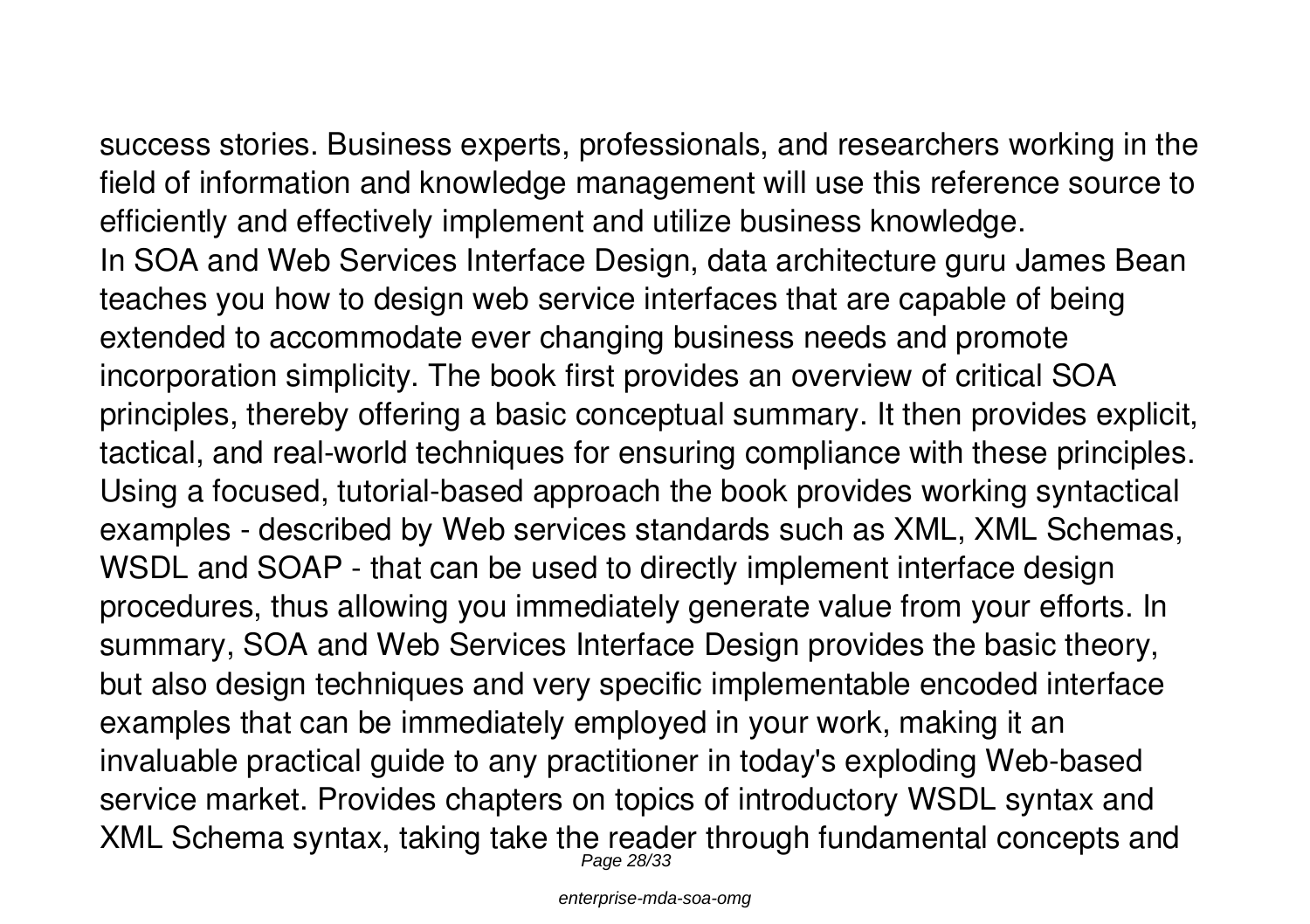into deeper techniques and allowing them to quickly climb the learning curve. Provides working syntactical examples - described by Web services standards such as XML, XML Schemas, WSDL and SOAP - that can be used to directly implement interface design procedures. Real-world examples generated using the Altova XML Spy tooling reinforce applicability, allowing you to immediately generate value from their efforts.

Annotation Current IT developments like competent-based development and Web services have emerged as new effective ways of building complex enterprise systems and providing enterprise allocation integration. However, there is still much that needs to be researched before service-oriented software engineering (SOSE) becomes a prominent source for enterprise system development. Service-Oriented Software System Engineering: Challenges and Practices provides a comprehensive view of SOSE through a number of different perspectives.

Requirements Modelling and Specification for Service Oriented Architecture From Concept to Deployment

Confederated International Workshops and Posters, EI2N+NSF ICE, ICSP+INBAST, ISDE, ORM, OTMA, SWWS+MONET+SeDeS, and VADER 2011, Hersonissos, Crete, Greece, October 17-21, 2011, Proceedings<br><sub>Page 29/33</sub>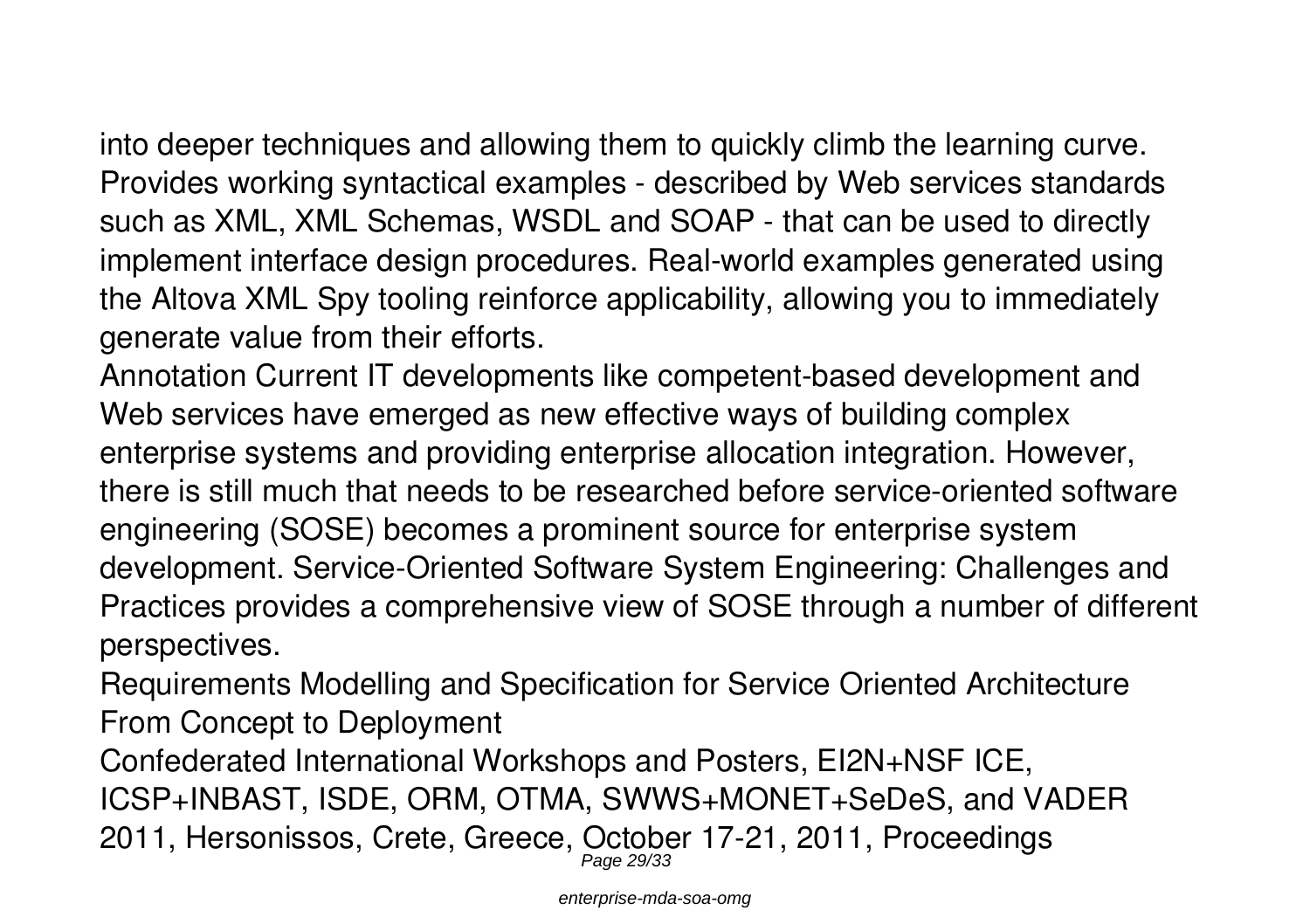IFIP TC 8 International Conference on Research and Practical Issues of Enterprise Information Systems (CONFENIS 2006) April 24-26, 2006, Vienna, Austria

Principles, Techniques, and Standards Interoperability for Enterprise Software and Applications A Handbook for Educators, Consulters and Practitioners *Organizations have always been dependent on communication, information, technology, and their management. The development of information technology has sped up the importance of business informatics, which is an emerging discipline combining various aspects of informatics, information technology, and business management. Understanding the impact of information on today's organizations requires technological and managerial views, which are both offered by business informatics. Business management is not only about generating greater returns and using new technologies for developing businesses to reach future goals. Business management also means generating better revenue performance if plans are diligently followed. It is part of business management to have an ear to the ground of global economic trends, changing environmental conditions and preferences, as well* Page 30/33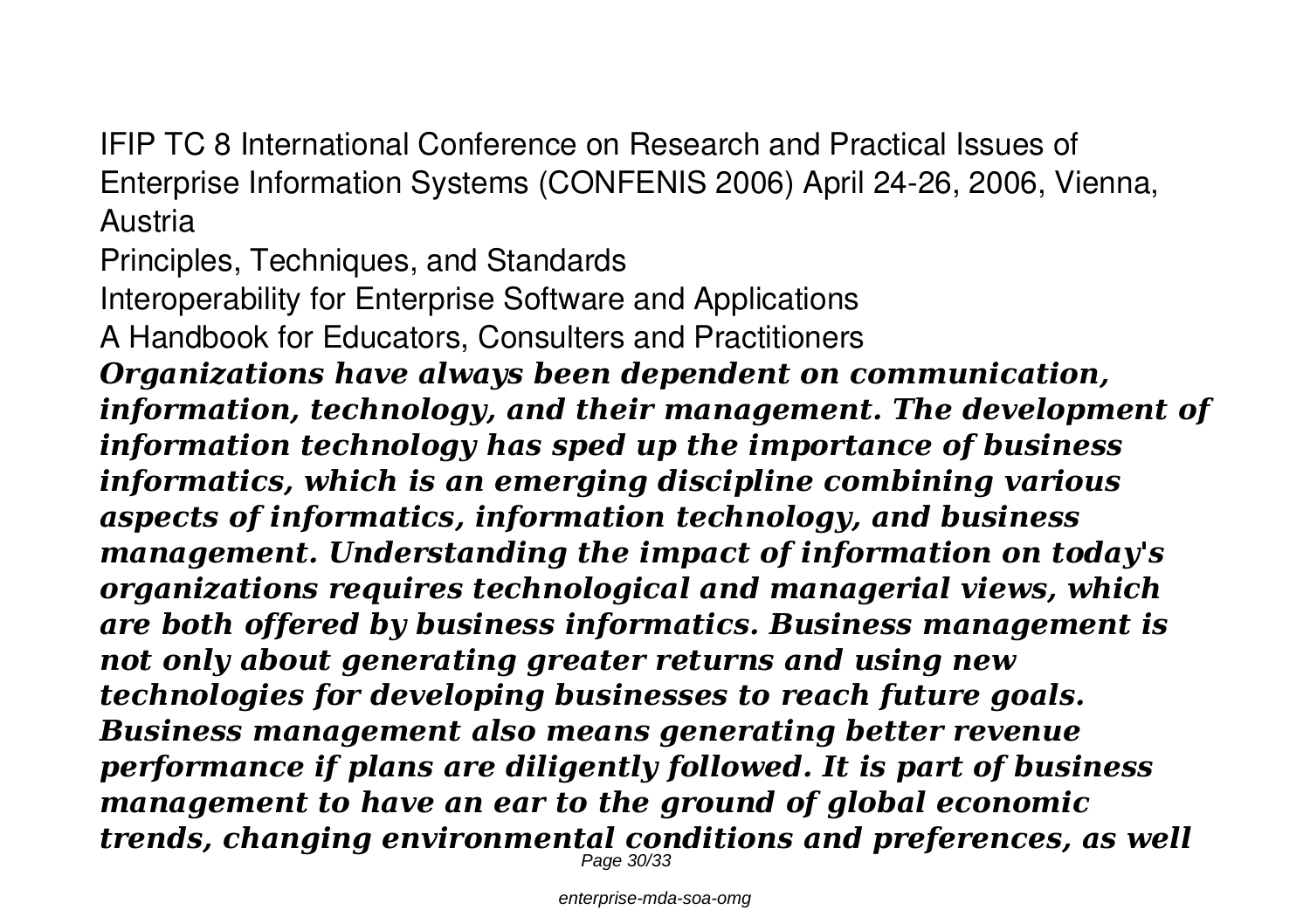*as the behavior of value chain partners. While, until now, business management and business informatics are mostly treated as independent fields, this publication takes an interest in the cooperation of the two. Its contributions focus on both research areas and practical approaches, in turn showing novelties in the area of enterprise and business management. Among the other topics covered in this book are strategic management, contact relationship management, corporate social responsibility, corporate blogging, enterprise resource planning, E-business management, Elearning, balanced scorecarding, logistics, operations research, enterprise and software architectures, and social software systems. This book adopts an international view, combines theory and practice, and is authored for researchers and lecturers as well as consultants and practitioners.*

*Many software developers often confuse requirements engineering with software specification and, as a result, build unusable systems, despite meeting specifications. Bringing together all the techniques needed by the modern software developer, here is a practical handbook to requirements engineering and systems specification for developers building systems within a service oriented architecture.*

Page 31/33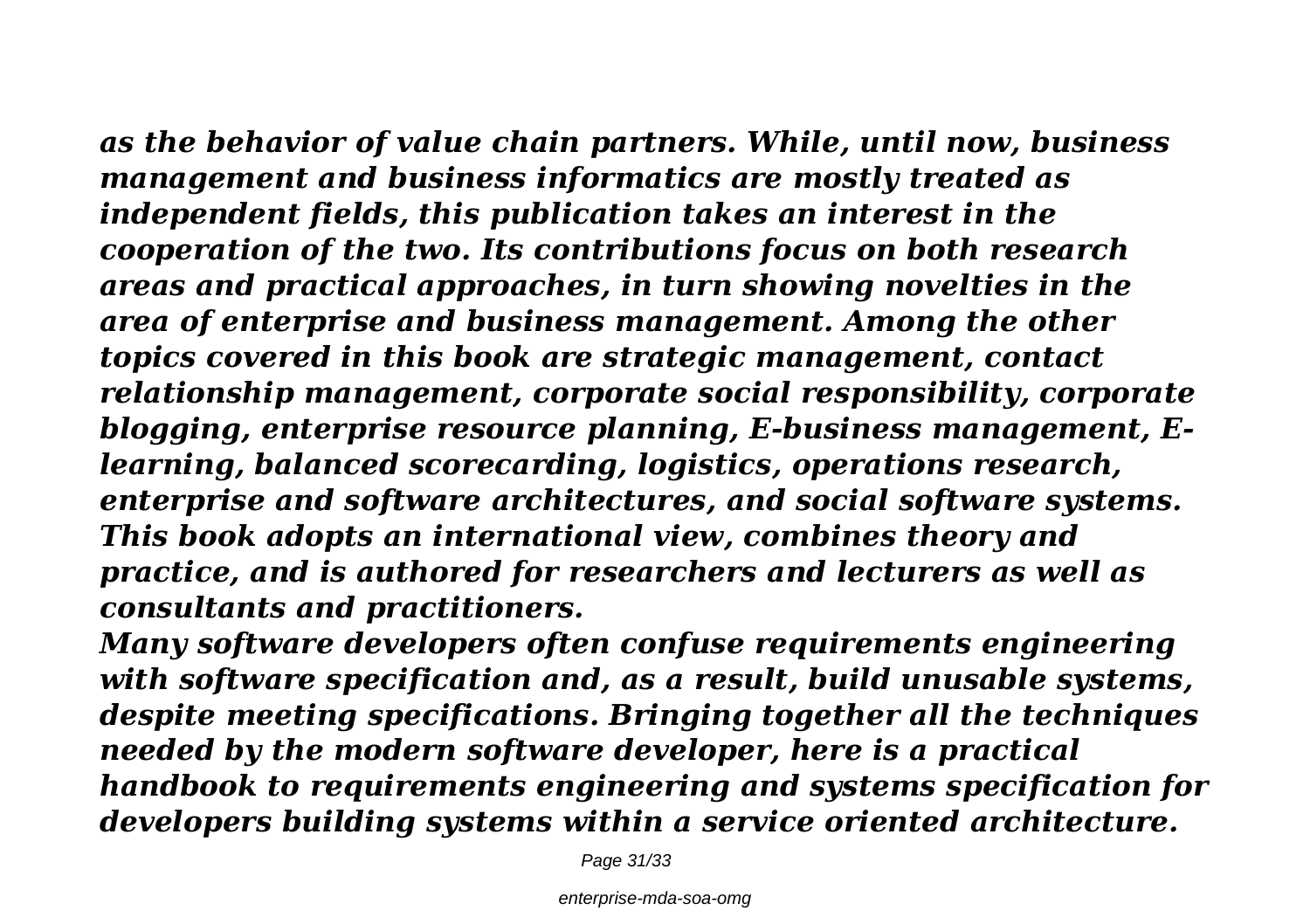*It introduces the concepts of SOA and relevant standards and technology, such as Web services and ESBs, and then presents a range of modern requirements engineering techniques. The automation of cross-organizational business processes is one of the most important trends of the information age. Instead of a tight integration however, collaborating organizations rather strive for a loose coupling of their information systems. Supporting this objective, the Architecture of Interoperable Information Systems (AIOS) represents a means for the comprehensive description of loosely coupled, interoperating information systems and for the systematic, model-based enactment of collaborative business processes. To this aim, it combines concepts from the areas of enterprise modeling, collaborative business and Service-oriented Computing. At the core of the architecture lies the Business Interoperability Interface, which describes the information system boundaries of one organization to its collaboration partners and connects internal and external information systems. Detailed procedure models specify the usage of the AIOS; its application to an example scenario as well as prototypes that implement core aspects of the AIOS exemplify the method. This book addresses*

Page 32/33